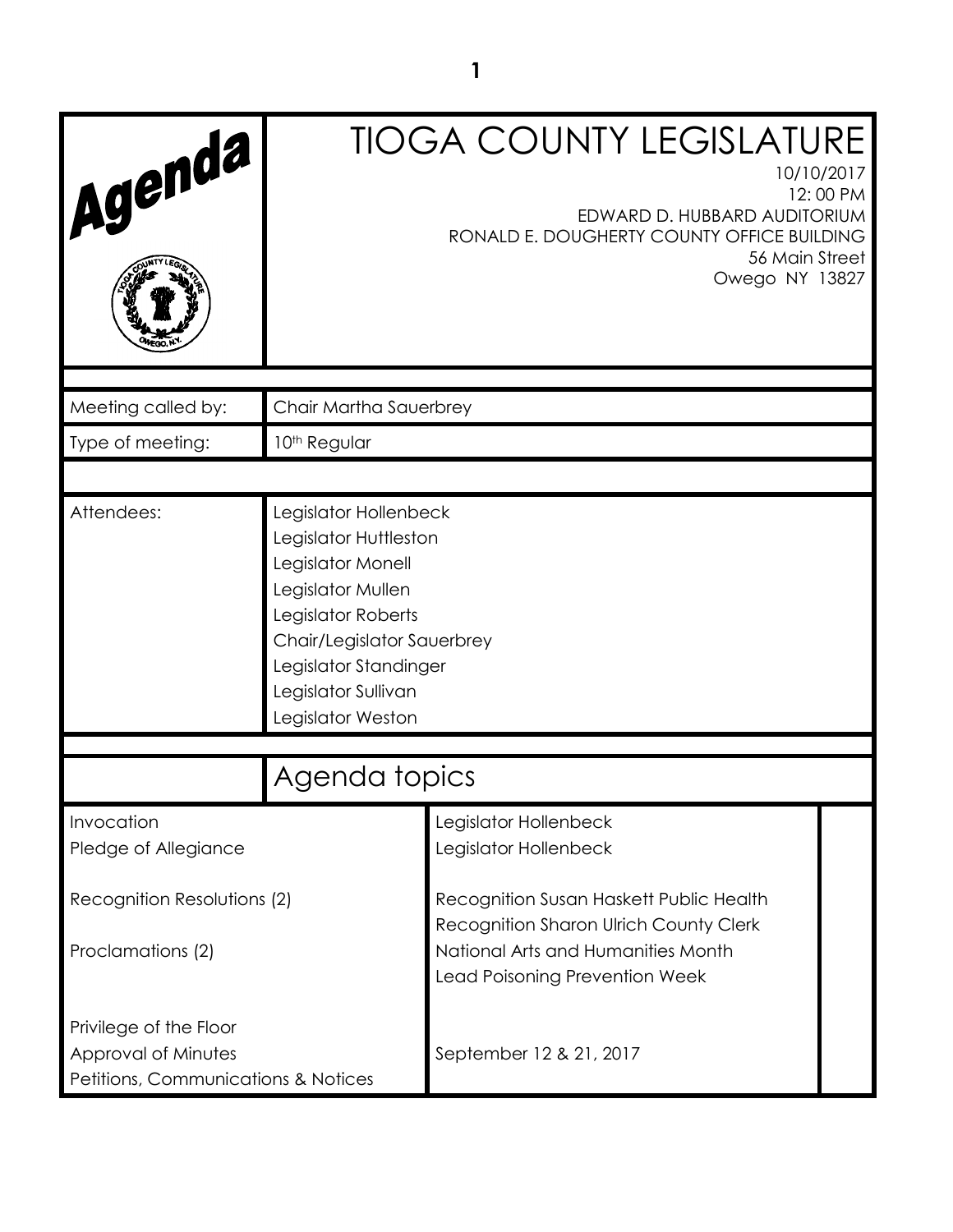| Appointments/Reappointments                                                                                            |                                                | MEGA Board - Ellen Pratt 11-13-17 to 11-12-21                                                                                                                                                                                                                                                                                                                                                                                                                                                                                                                                                                                                                                                                                                                                                                                                                                                                                                            |
|------------------------------------------------------------------------------------------------------------------------|------------------------------------------------|----------------------------------------------------------------------------------------------------------------------------------------------------------------------------------------------------------------------------------------------------------------------------------------------------------------------------------------------------------------------------------------------------------------------------------------------------------------------------------------------------------------------------------------------------------------------------------------------------------------------------------------------------------------------------------------------------------------------------------------------------------------------------------------------------------------------------------------------------------------------------------------------------------------------------------------------------------|
|                                                                                                                        |                                                |                                                                                                                                                                                                                                                                                                                                                                                                                                                                                                                                                                                                                                                                                                                                                                                                                                                                                                                                                          |
| <b>Reports Standing/Special Committees</b><br><b>RESOLUTIONS:</b><br>Coordinator<br>Health<br>10. Resolution<br>Health |                                                | 1. Resolution Honoring John V. Scott, Tioga County Fire<br>2. Authorize the sale of county owned property located in the<br>Village of Owego to the Village of Owego<br>3. Set Public Hearing 2018 Budget<br>4. Transfer of Funds and Jail Budget Modification<br>5. Transfer of Funds from Sheriff to Jail and Budget Modification<br>6. Modify 2017 Budget Emergency Management<br>7. Budget Modification/Transfer of Funds Board of Elections<br>8. Transfer Funds and Fund Capital Reserve Account<br>9. Resolution Abolishing Rabies Donation Committee Public<br>Committee<br>Abolishing<br>Preschool<br>Special<br><b>Education Public Health</b><br>11. Authorization of Early Intervention Official Designee Public<br>12. Authorizing the Implementation and Funding in the first<br>instance 100% of the Federal Aid and State "Marchiselli"<br>Program-Aid eligible costs of a transportation Federal-Aid<br>Project and appropriating funds |
|                                                                                                                        | County<br>programs<br>Office<br>22. Resolution | 13. Authorize 2018 Tax Map Maintenance Contract<br>14. Resolution to approve a Contract between the Tioga County<br>Probation Dept. and Buddi US, LLC<br>15. Adopt Local Law No. 4 of 2017 Hotel and Motel Tax in Tioga<br>16. Contract with Employee Network, Inc. (ENI) for Employee<br>Assistance Program<br>17. Authorize Purchase of Specific Excess and Employers' Liability<br>Insurance for Workers' Compensation Program<br>18. Contract with Lifetime Benefit Solutions, Inc. to administer<br>flexible spending and health reimbursement account<br>19. Create Department of Emergency Services<br>20. Create and Fill Temporary, Part-Time Clerk Position Treasurer's<br>21. Standard Work Day and Reporting Resolutions<br>to Support Cornell Cooperative<br>Extension<br>Associations in the State of New York                                                                                                                             |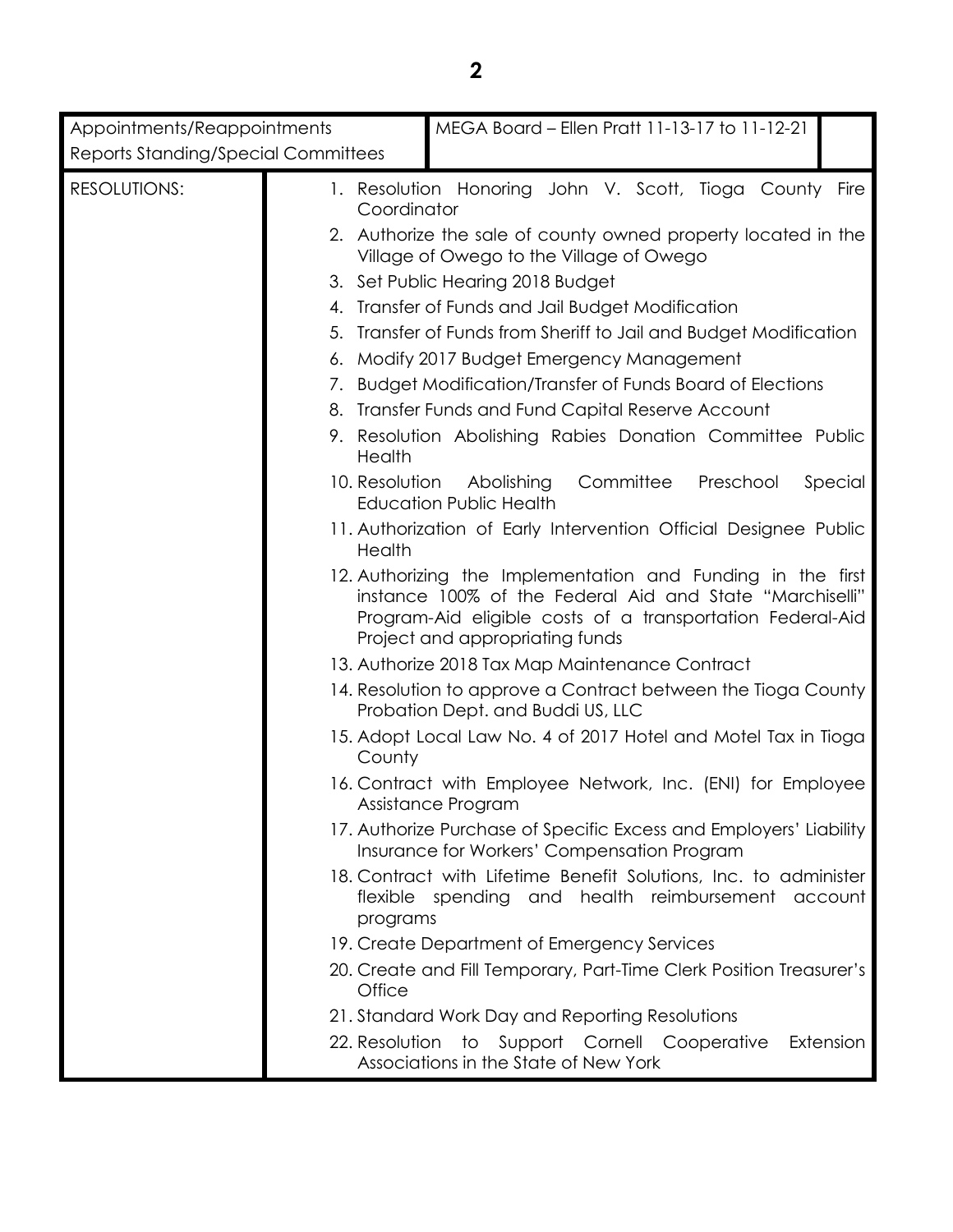## REFERRED TO HEALTH & HUMAN SERVICES COMMITTEE

RESOLUTION NO. -17 RECOGNITION OF SUSAN HASKETT'S 17 YEARS OF DEDICATED SERVICE TO THE TIOGA COUNTY PUBLIC HEALTH DEPARTMENT

WHEREAS: Susan Haskett was appointed to the position of Junior Computer Programmer on October 25, 1999, in the Tioga County Department of Information Technology; reclassified to Software Support Liaison on August 2, 2002; transferred to Tioga County Department of Public Health on January 1, 2006; reclassified to Communications & e-Services Coordinator on February 15, 2016; and also appointed Tioga County Information Security Officer on March 21, 2016; positions she still holds; and

WHEREAS: In the third quarter of 2013 Susan was honored as Team Member of the Quarter by her peers in Public Health; and

WHEREAS: Susan Haskett has been extremely dedicated, loyal and professional in the performance of her duties and responsibilities during the past 17 years in Public Health. She has earned the respect of her colleagues and peers throughout Tioga County; and

WHEREAS: Ms. Haskett will retire on October 28, 2017; therefore be it

RESOLVED: That the Tioga County Legislature, on its own behalf, as well as on behalf of the citizens of Tioga County, express sincere gratitude to Susan Haskett for her over 17 years of dedicated and loyal service to the residents of Tioga County; and be it further

RESOLVED: That this resolution be spread upon the minutes of this meeting and a certified copy be presented to this outstanding employee, Susan Haskett.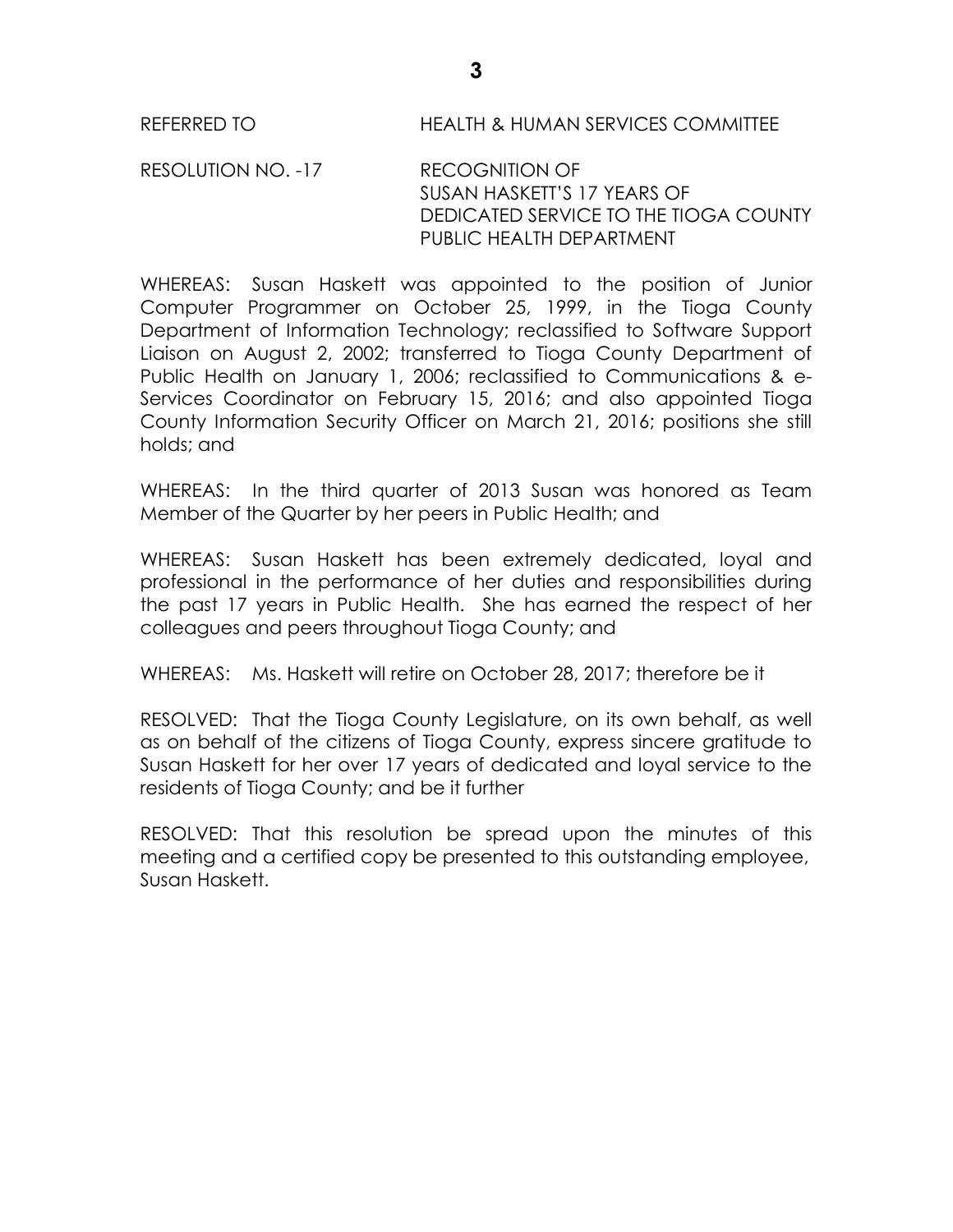RESOLUTION NO: -17 RECOGNITION OF SHARON ULRICH'S 17 YEARS OF DEDICATED SERVICE TO THE TIOGA COUNTY CLERK'S OFFICE

WHEREAS: Sharon Ulrich was hired as a Recording Clerk on October 10, 2000, in the Tioga County Clerk's Office; and

WHEREAS: Sharon Ulrich has been a loyal, conscientious, and professional employee in the performance of her duties and responsibilities during the past 17 years in the Clerk's Office; and

WHEREAS: Sharon has always been ready, willing, and able to assist with training new employees and providing a helping hand to whatever task needed to be done; and

WHEREAS: Sharon Ulrich will retire on October 28, 2017; therefore be it

RESOLVED: That the Tioga County Legislature, on its own behalf, as well as on behalf of the citizens of Tioga County, express sincere gratitude to Sharon Ulrich for her 17 years of dedicated and loyal service to the residents of Tioga County; and be it further

RESOLVED: That this resolution be spread upon the minutes of this meeting and a certified copy be presented to this outstanding employee, Sharon Ulrich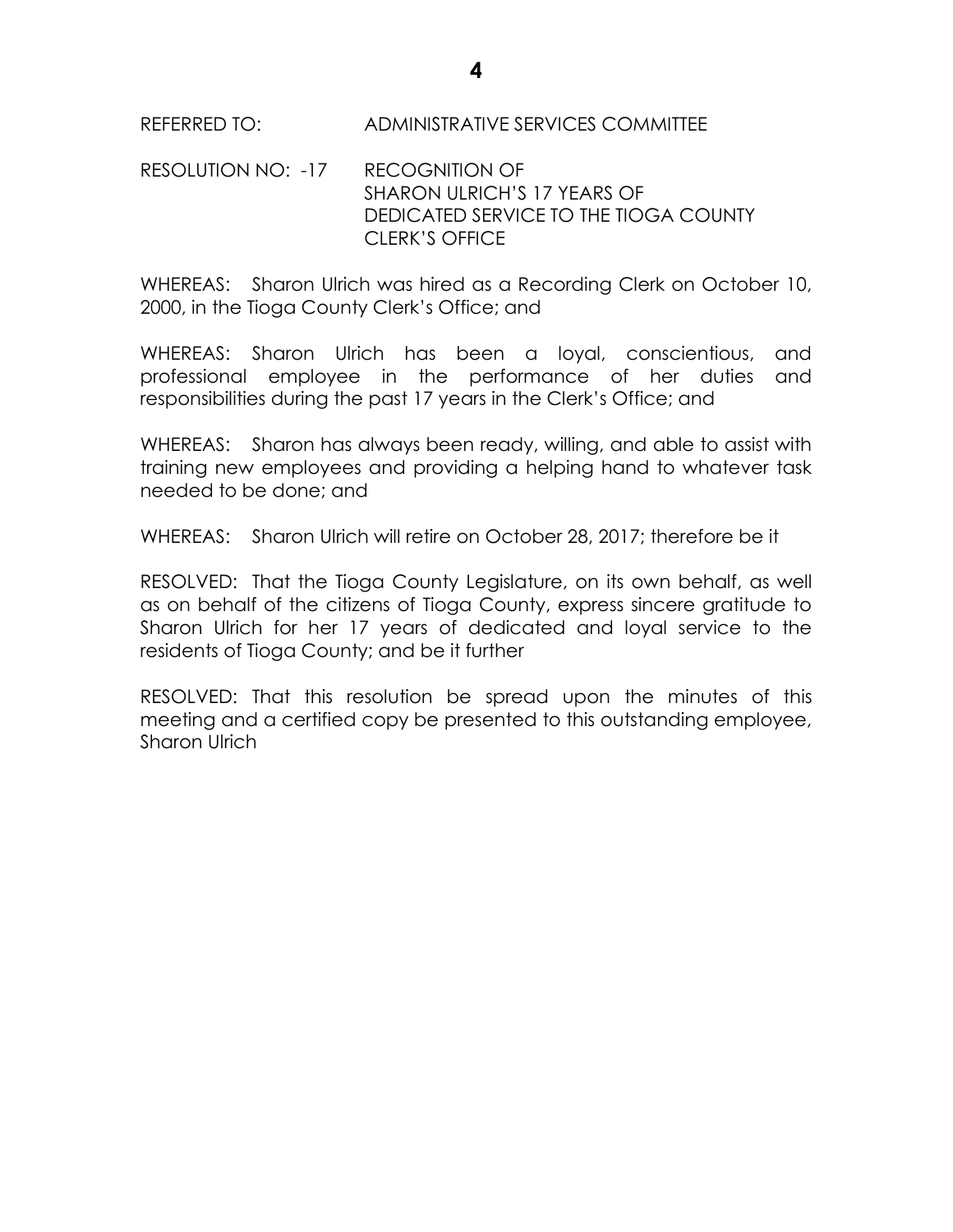## **NATIONAL ARTS AND HUMANITIES MONTH OCTOBER 2017**

WHEREAS: The month of October has been recognized as National Arts and Humanities Month by thousands of arts and cultural organizations, communities, and states across the country, as well as by the White House and Congress for over 30 years; and

WHEREAS: The arts and humanities embody much of the accumulated wisdom, intellect, and imagination of humankind; and

WHEREAS: The arts and humanities enhance and enrich the lives of every American; and

WHEREAS: The arts and humanities play a unique role in the lives of our families, our communities, and our country; and

WHEREAS: The nonprofit arts industry also strengthens our national economy by generating \$135 billion in total economic activity annually, \$22.3.billion in government revenue, and by supporting the full-time equivalent of 4.1 million jobs; now therefore

THE TIOGA COUNTY LEGISLATURE does hereby proclaim October as

National Arts and Humanities Month in Tioga County, NY

and call upon our citizens to celebrate and promote the arts and culture in our nation and to specifically encourage the greater participation by those said citizens in taking action for the arts and humanities in their towns and cities.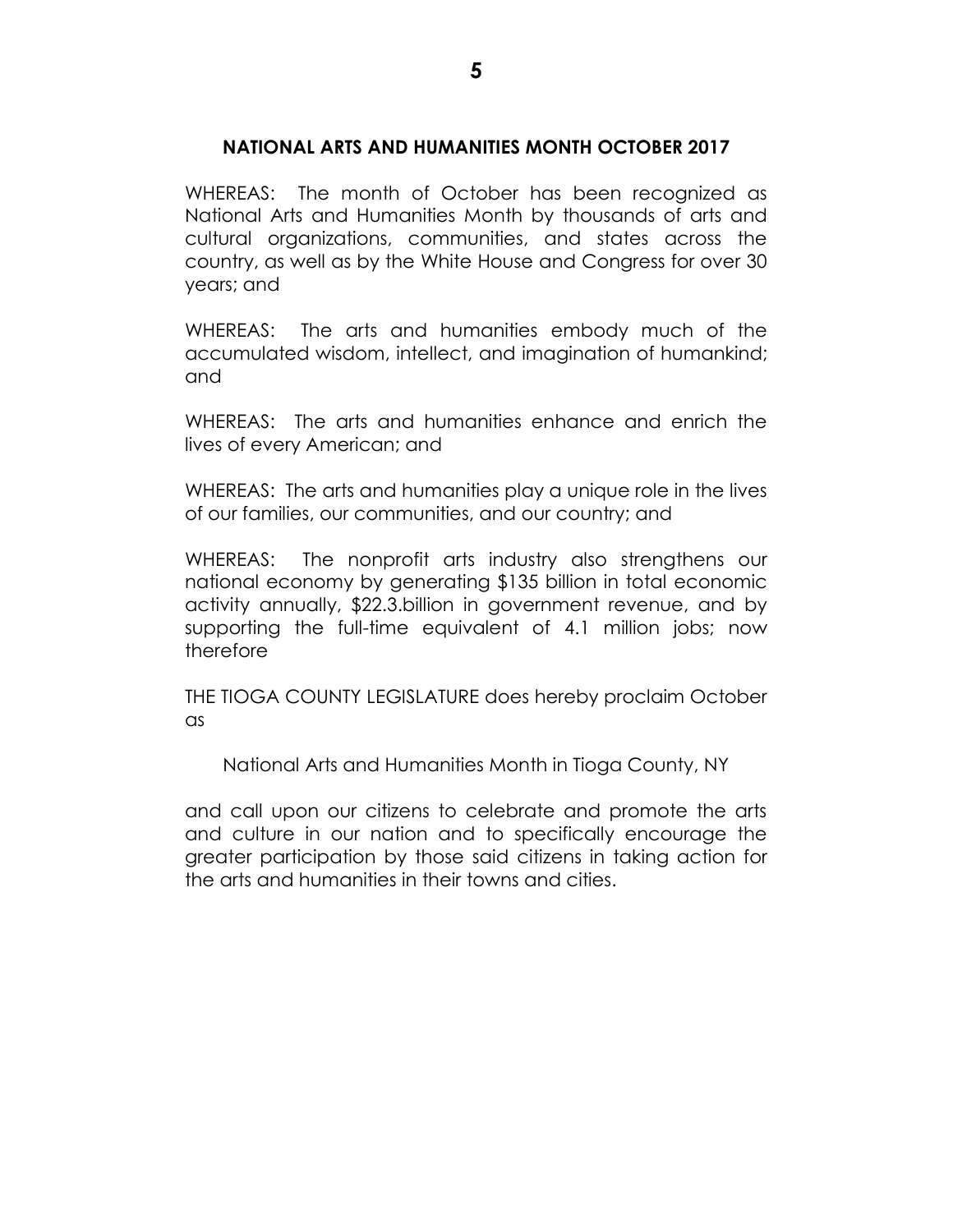## **COUNTY OF TIOGA EXECUTIVE PROCLAMATION**

WHEREAS: Lead poisoning is a serious, permanent condition that can lead to medical ailments, stunted physical and mental growth, behavioral problems, and developmental delays in children; and

WHEREAS: Lead poisoned children have increased medical costs, educational needs and increased risk for criminal behavior as adults; and

WHEREAS: The goal of New York State's Healthy People 2020 is to eliminate lead poisoning in children; and

WHEREAS: New York State Public Health Law states that all one and two year olds be tested for lead levels to identify poisoned children; and

WHEREAS: Tioga County Public Health works with medical providers and parents to advocate child lead testing to reduce the risk of exposure to lead in the home; and

WHEREAS: Lead poisoning is completely preventable by knowing and eliminating all possible lead sources children may have access to; therefore

The TIOGA COUNTY LEGISLATURE, County of Tioga, does hereby proclaim the week of October 22-28, 2017 as

## LEAD POISONING PREVENTION WEEK

and urges all residents to take steps to educate themselves, their families, and the community about the importance of lead poisoning prevention.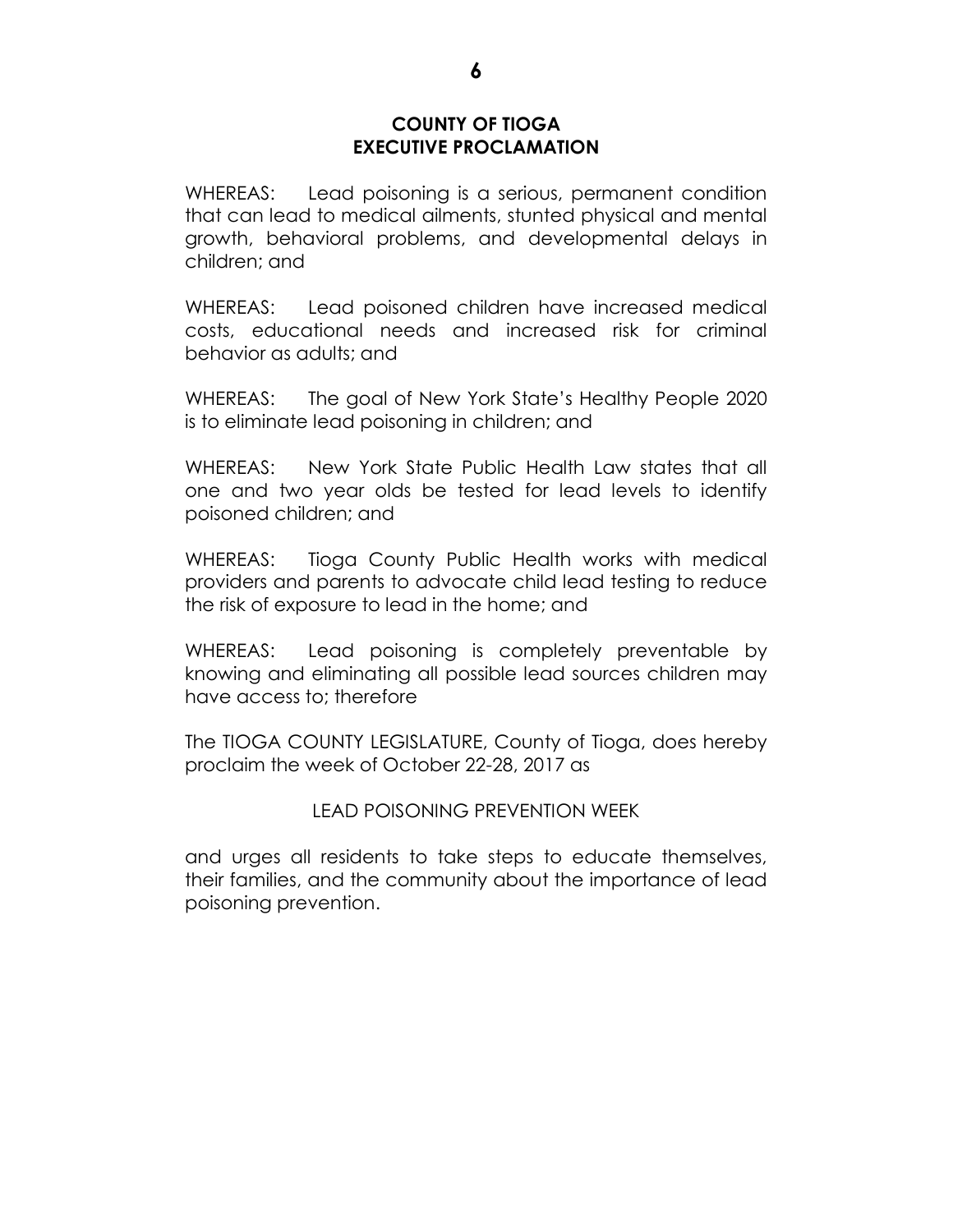## REFERRED TO: PUBLIC SAFETY COMMITTEE

RESOLUTION NO. -17 RESOLUTION HONORING JOHN V. SCOTT, TIOGA COUNTY FIRE COORDINATOR

WHEREAS: The Tioga County Legislature is interested in honoring the memory of long serving Tioga County Fire Coordinator John V. Scott who died on July 20<sup>th</sup>, 2016 in a motor vehicle accident while working as the Tioga County Fire Coordinator in response to an emergency situation in which the Tioga County Fire and Police radio communications tower was not transmitting due to the loss of electrical power; and

WHEREAS: The Tioga County Legislature recognizes that Tioga County Fire Coordinator John V. Scott served in the Fire Coordinator position for over 20 years; and

WHEREAS: The Tioga County Legislature recognizes that Tioga County Fire Coordinator John V. Scott served as an emergency responder in his role as Tioga County Fire Coordinator. The legislature hereby acknowledges that Tioga County Fire Coordinator John V. Scott in his capacity as Tioga County Fire Coordinator did respond to Fires and Hazardous Materials incidents and actively participated in the suppression of the fires and handling of Hazardous Material Incidents, usually in a leadership Incident Command System (ICS) role. The Tioga County Legislature acknowledges that for those purposes Tioga County Fire Coordinator John V. Scott was issued a Tioga County owned 4 wheel drive SUV equipped with fire and police Radios, red lights and siren, which he used on a 24 hour a day, 7 day per week – 365 days per year basis along with Tioga County issued personal protective equipment consisting of full jacket and pants turnout gear with helmet and boots. The Tioga County Legislature acknowledges that the Legislature was fully aware that the Tioga County Fire Coordinator participated in fire suppression and hazardous materials incidents as a part of his Tioga County Fire Coordinator position; and

WHEREAS: The Tioga County Legislature wishes to see Tioga County Fire Coordinator John V. Scott recognized for his dedicated service to Tioga County by supporting the nomination of Tioga County Fire Coordinator for Federal Public Safety Officer benefits in order that John V. Scott's name can be entered on the National and New York State walls honoring firefighting personnel who die in the line of duty; therefore be it

RESOLVED: That the Tioga County Legislature authorizes the submission of this resolution to the United States Department of Justice Bureau of Justice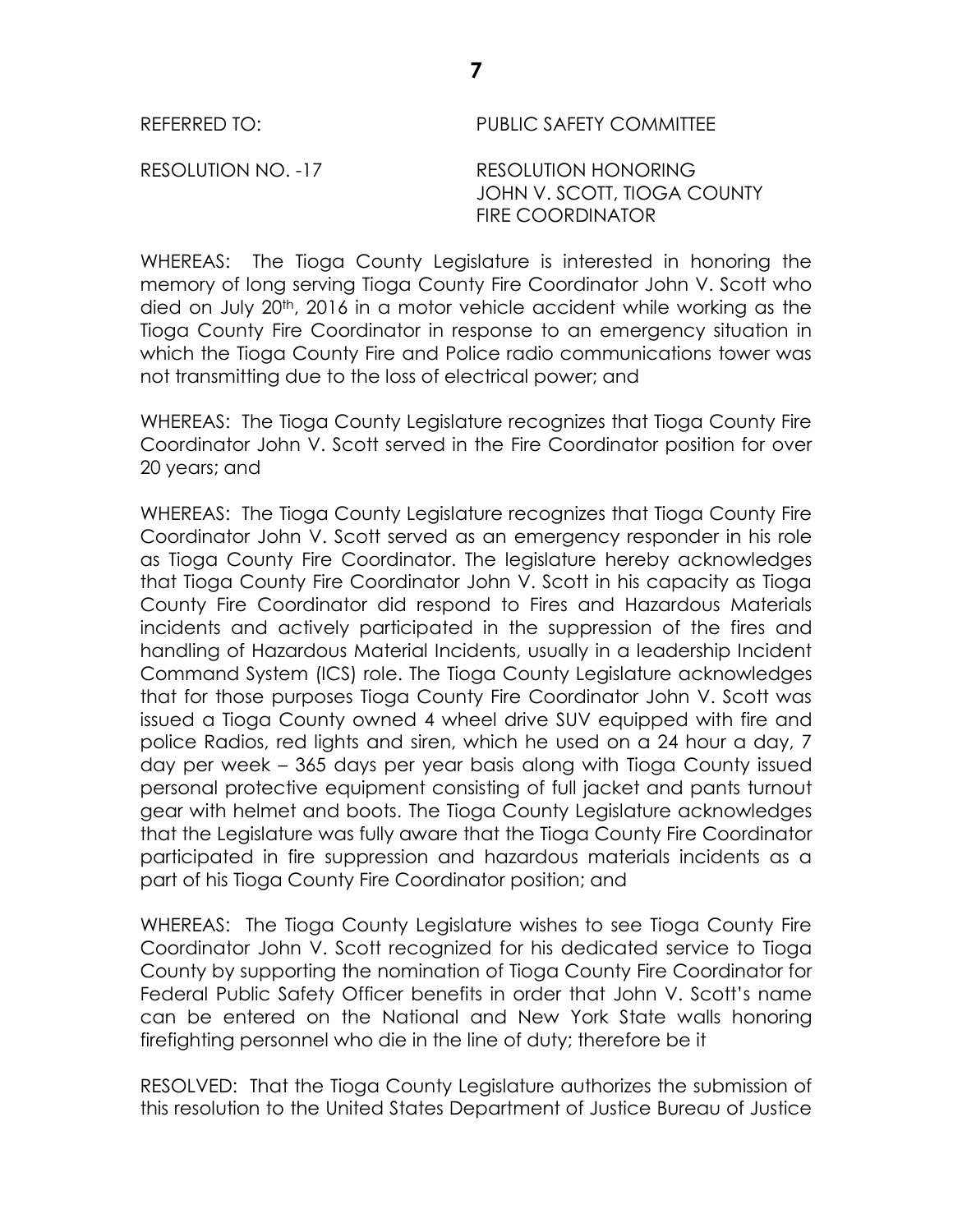Assistance for the purpose of supporting the application for benefits for Tioga County Fire Coordinator John V. Scott.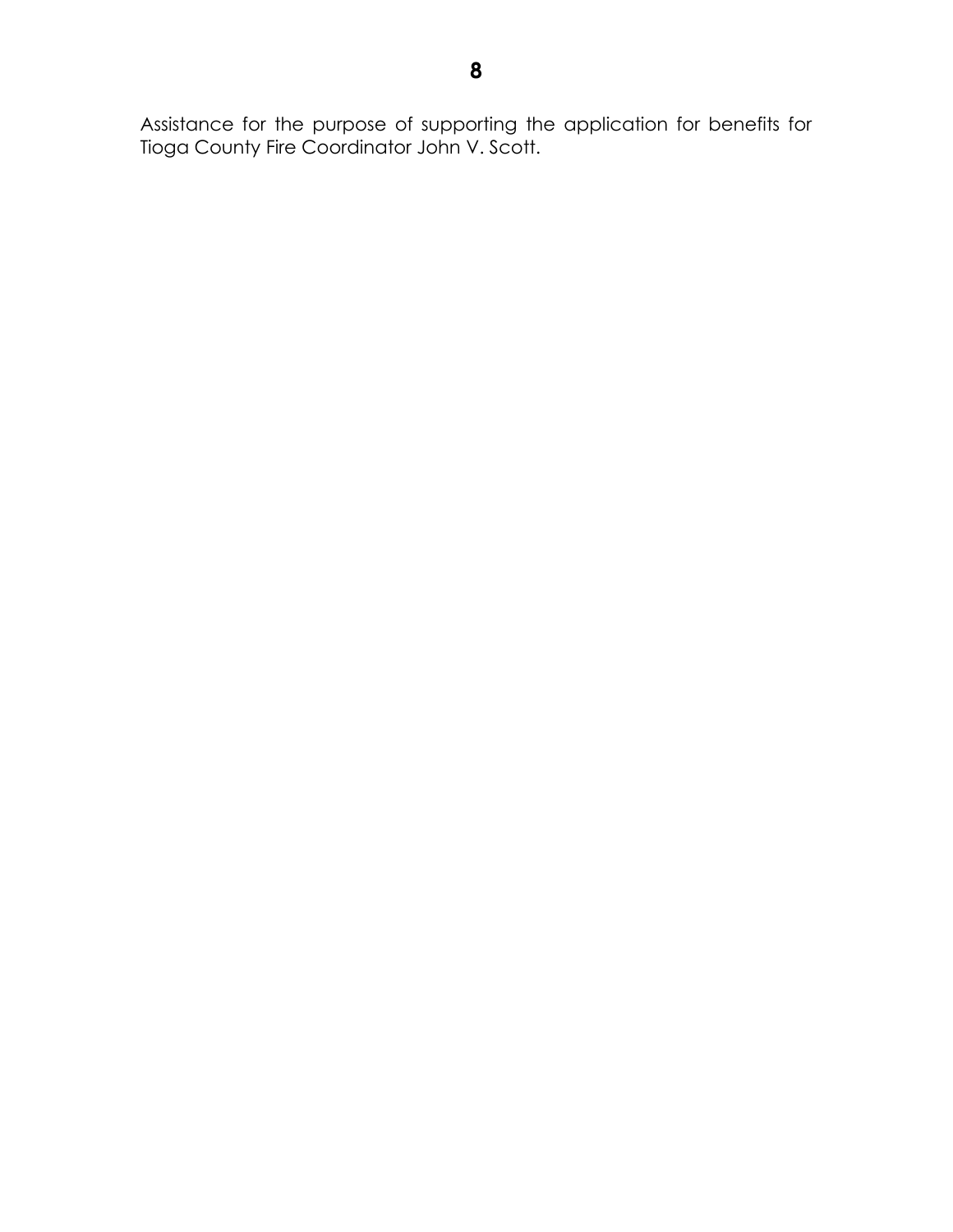REFERRED TO: FINANCE/LEGAL COMMITTEE

RESOLUTION NO. -17 AUTHORIZE THE SALE OF COUNTY OWNED PROPERTY LOCATED IN THE VILLAGE OF OWEGO TO THE VILLAGE OF OWEGO

WHEREAS: Property located in the Village of Owego transferred to Tioga County, identified as Tax Map number 118.17-1-1.2, parcel number 1803 owes 2015, 2016 and 2017 taxes and is past the last date of redemption; and

WHEREAS: The County has been approached by The Village Of Owego, who has made an offer to purchase the property for \$1.00 "as is"; be it therefore

RESOLVED: That the Chair of the Tioga County Legislature be and hereby is authorized to sign and record on receipt of \$1.00 and recording costs of \$310.00, a Quit Claim Deed conveying the property transferred to Tioga County, located in the Village Of Owego, identified on the Village of Owego Tax Map as number 118.17-1-1.2, parcel number 1803, to The Village Of Owego or assigns.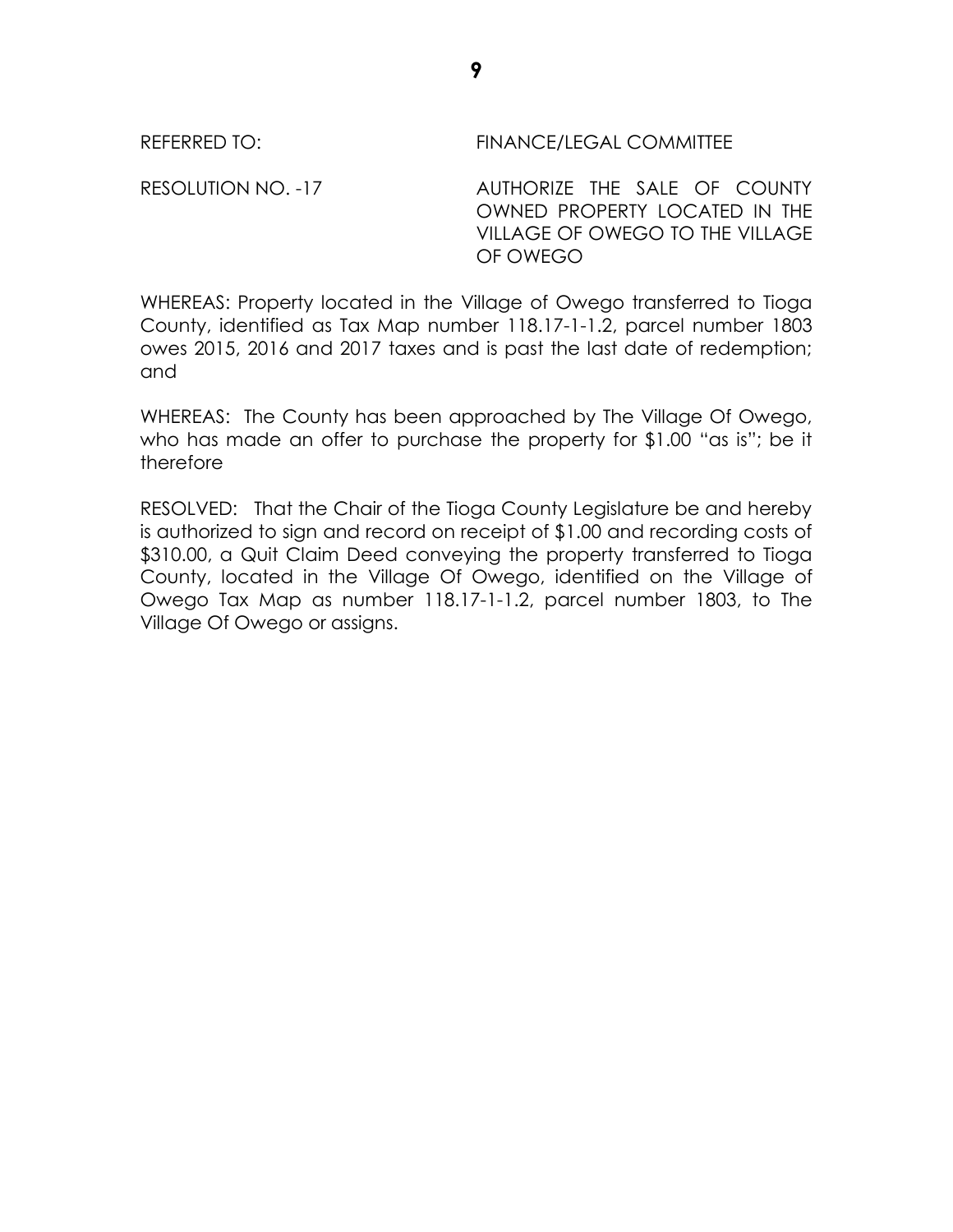RESOLUTION NO. -17 SET PUBLIC HEARING

2018 BUDGET

RESOLVED: That the public hearing on the tentative Tioga County Budget for 2018 be held at 6:00 P.M., Wednesday, November 15, 2017 in the Edward D. Hubbard Auditorium of the County Office Building, 56 Main Street, Owego, New York 13827.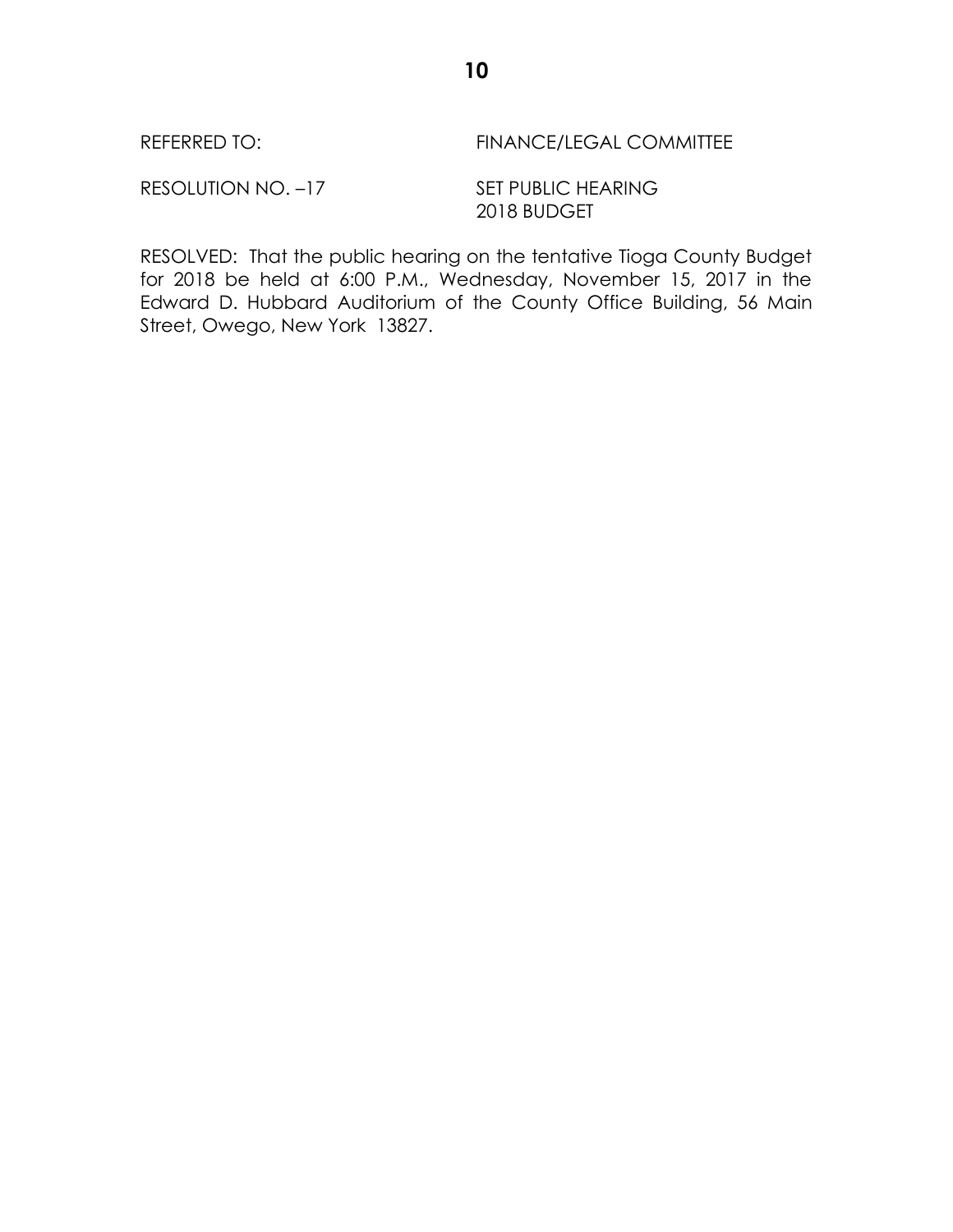REFERRED TO: PUBLIC SAFETY COMMITTEE

RESOLUTION NO. -17 TRANSFER OF FUNDS AND JAIL BUDGET MODIFICATION

WHEREAS: Funding for Jail Overtime within the Jail Budget will soon be depleted; and

WHEREAS: It will be necessary to continue to fund Correction Officer Overtime for the remainder of 2017 and unspent funds remain in an expense account within the Jail Budget; and

WHEREAS: Legislative approval is needed to modify the budget and transfer funds between an expense account and a personnel services account; now therefore be it

RESOLVED: That the following funds be transferred to re-appropriate the Jail Overtime account as follows:

|     | From: A3150 540140 | <b>Contracting Services</b> | \$40,000 |
|-----|--------------------|-----------------------------|----------|
| To: | A3150 510030       | Overtime/Other              | \$40,000 |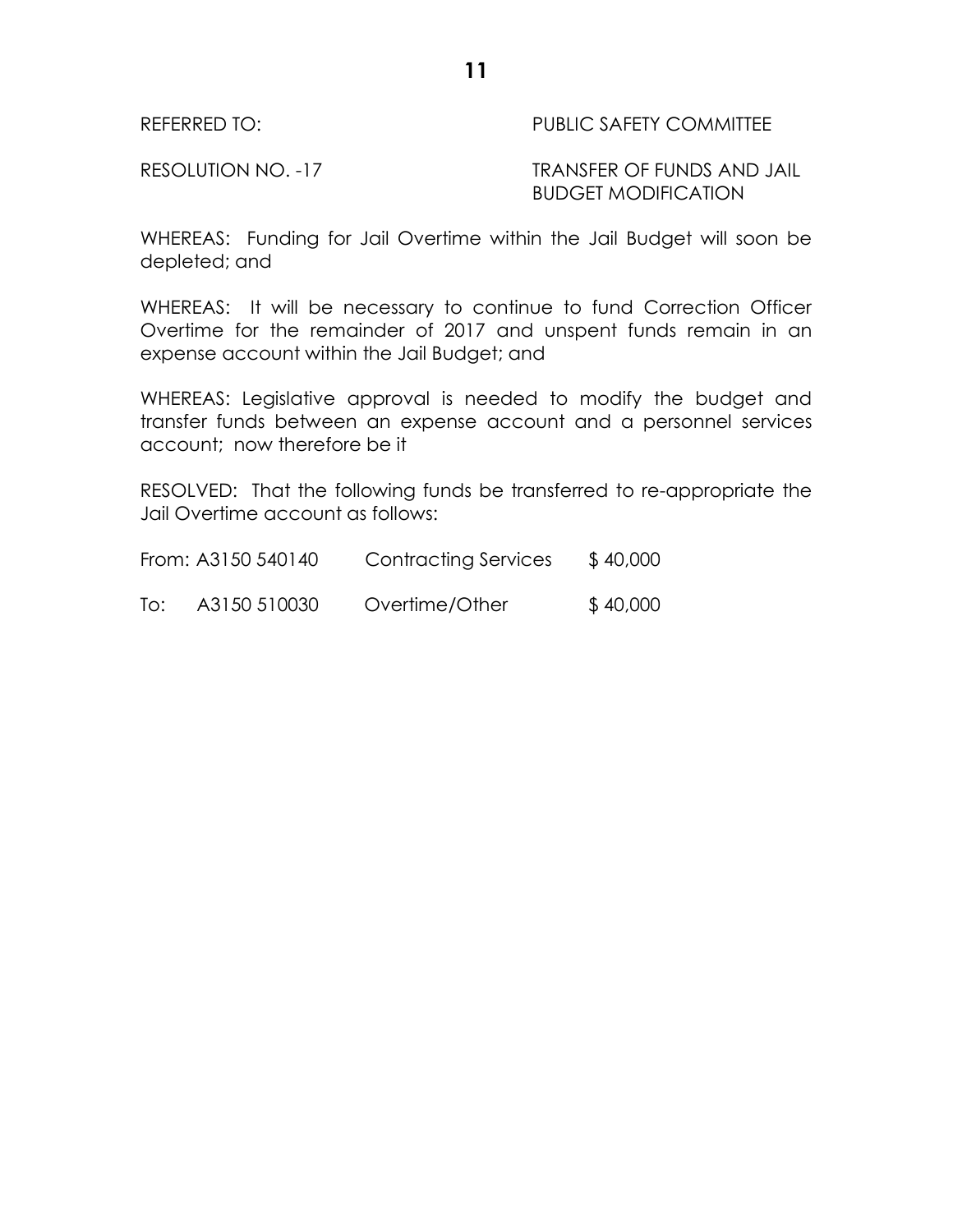REFERRED TO: THE PUBLIC SAFETY COMMITTEE

RESOLUTION NO. -17 TRANSFER OF FUNDS FROM SHERIFF TO JAIL AND BUDGET **MODIFICATION** 

WHEREAS: A budget modification is required for the Full Time line item within the Jail Budget to account for contractual raises agreed upon and enacted within the 2017 fiscal year; and

WHEREAS: The Director of Budget had appropriated surplus funds into the 2017 Sheriff's Full Time line item in anticipation; and

WHEREAS: Legislative approval is needed to modify the budget and transfer funds between departments; therefore be it

RESOLVED: That the budget be modified and the following funds be transferred as follows:

| From: | A3110 510010 Sheriff | Full Time Salary        | \$ 113,484.00 |
|-------|----------------------|-------------------------|---------------|
| To:   | A3150 510010 Jail    | <b>Full Time Salary</b> | \$ 113,484.00 |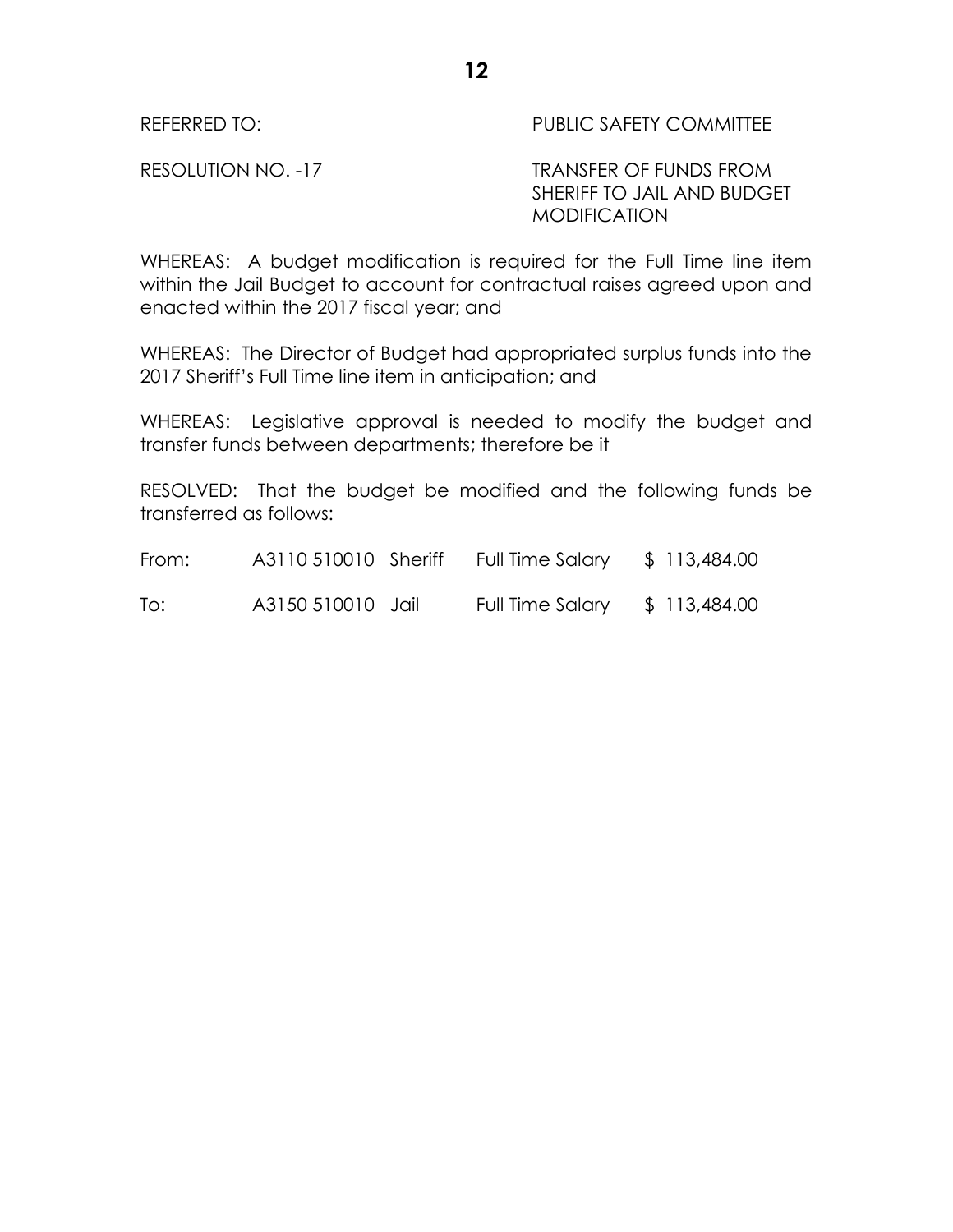### REFERRED TO: PUBLIC SAFETY COMMITTEE FINANCE COMMITTEE

RESOLUTION NO. -17 MODIFY 2017 BUDGET

EMERGENCY MANAGEMENT

WHEREAS: The Emergency Management Office has made some upgrades to the Emergency Operating Center; and

WHEREAS: The 2017 budget needs to be modified to create a budget line item A3640 520090 for Computer Equipment to pay for such expenses; and

WHEREAS: There are available funds in the EMO A3640 budget to cover said expenses; therefore be it

RESOLVED: That the 2017 budget be modified and budget transfer authorized as below:

| Transfer From: | A3640 540220 EMO Automobile Fuel | \$950.00 |
|----------------|----------------------------------|----------|
| Transfer To:   | A3640 520090 EMO Computer        | \$950.00 |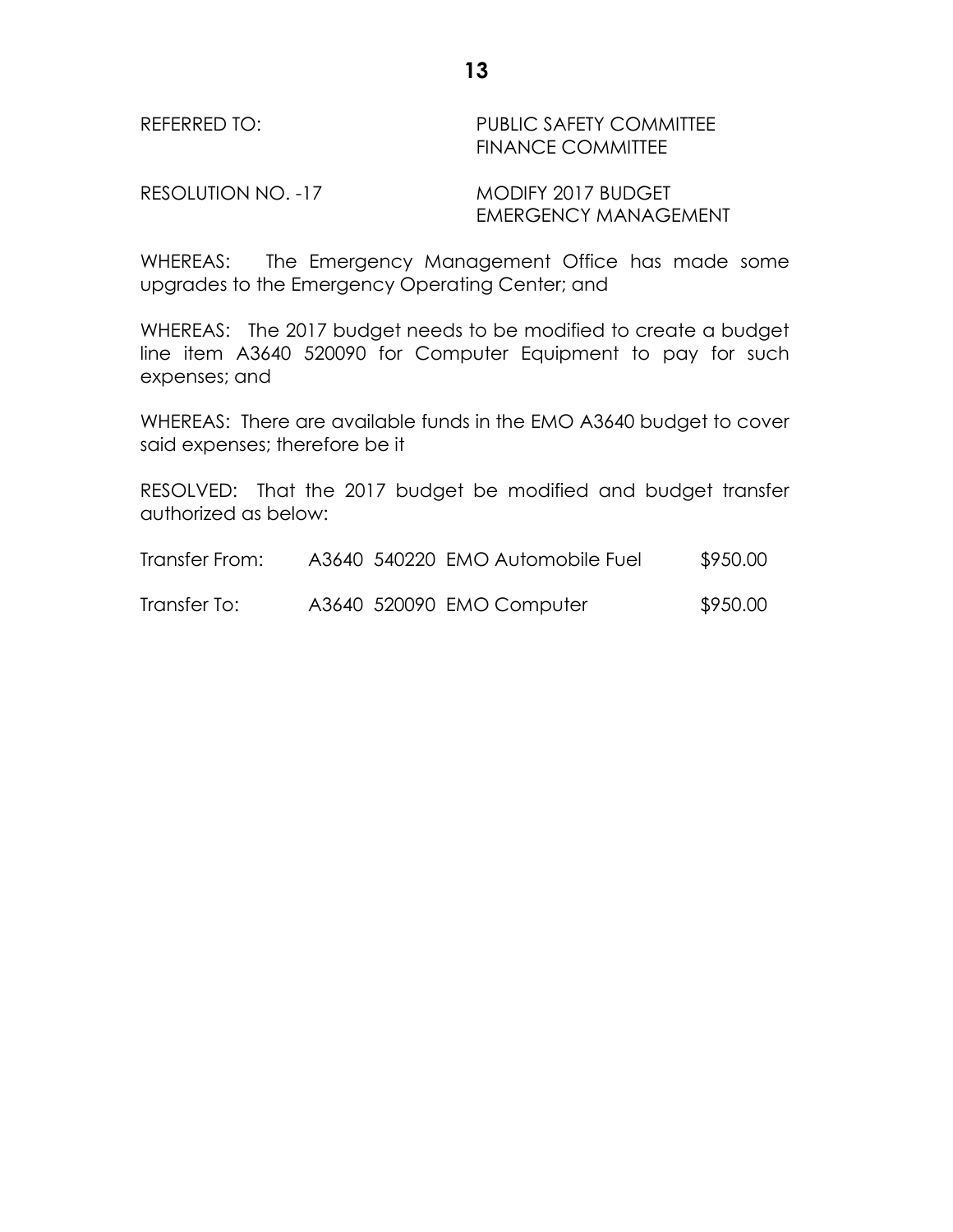## REFERRED TO: ADMINISTRATIVE SERVICES COMMITTEE FINANCE/LEGAL COMMITTEE

## RESOLUTION NO. -17 BUDGET MODIFICATION/TRANSFER OF FUNDS BOARD OF ELECTIONS

WHEREAS: Legislative approval is required for a budget modification and transfer of funds; and

WHEREAS: The part-time Voting Machine Technicians are both new and need additional time to perform their duties, including programming the machines for the General Election on November 7th; and

WHEREAS: The additional funding needed will require a budget modification and transfer of funds; therefore be it

RESOLVED: That the following funds be transferred:

| From: | A1450 540143 Election Inspectors | \$10,000 |
|-------|----------------------------------|----------|
| To:   | A1450 510020 Part Time/Temporary | \$10,000 |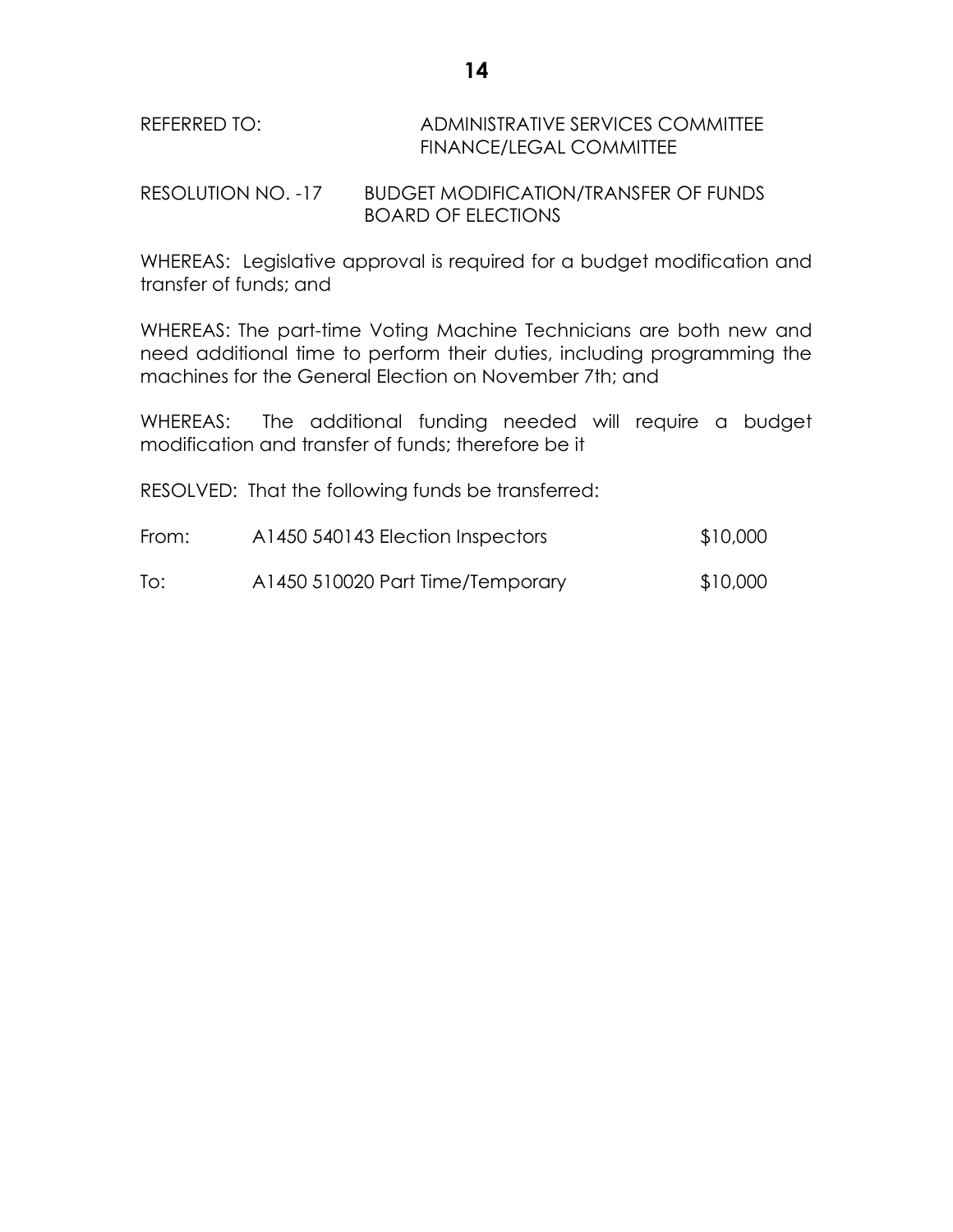### REFERRED TO: FINANCE/LEGAL COMMITTEE

RESOLUTION NO. -17 TRANSFER FUNDS AND FUND CAPITAL RESERVE ACCOUNT

WHEREAS: The Tioga County Legislature recognizes the importance of County Capital Infrastructure, Equipment, Computer Software and Hardware enhancements, and established funds for such needs in Resolutions No. 320-13 and No. 119-13; and

WHEREAS: The Tioga County Legislature would like to replenish the depleted Capital Reserves through funds it receives from Gaming Casino Revenue as the host county for the Tioga Downs Casino; and

WHEREAS: Tioga County has receipted into the General Operating Fund State Aid Casino Revenue for the period of 12/2016 through 6/2017 in the amount of \$665,874.00 into account A1340 430160; therefore be it

RESOLVED: That the Tioga County Treasurer transfer \$665,874.00 from the General Operating Fund to the Capital Fund; and be it further

RESOLVED: That the Tioga County Treasurer funds the Capital "Land, Equipment, and Infrastructure Reserve" with \$665,874.00 from the Capital Fund balance:

|     | FROM: A1340 430160 State Aid Casino Revenue                 | \$665,874.00 |
|-----|-------------------------------------------------------------|--------------|
| TO: | A9950.93-715 Transfer to Capital Fund                       | \$665,874.00 |
|     | FROM: H5031.00 Interfund Transfer                           | \$665,874.00 |
| TO: | H387807 Capital Land, Equipment &<br>Infrastructure Reserve | \$665,874.00 |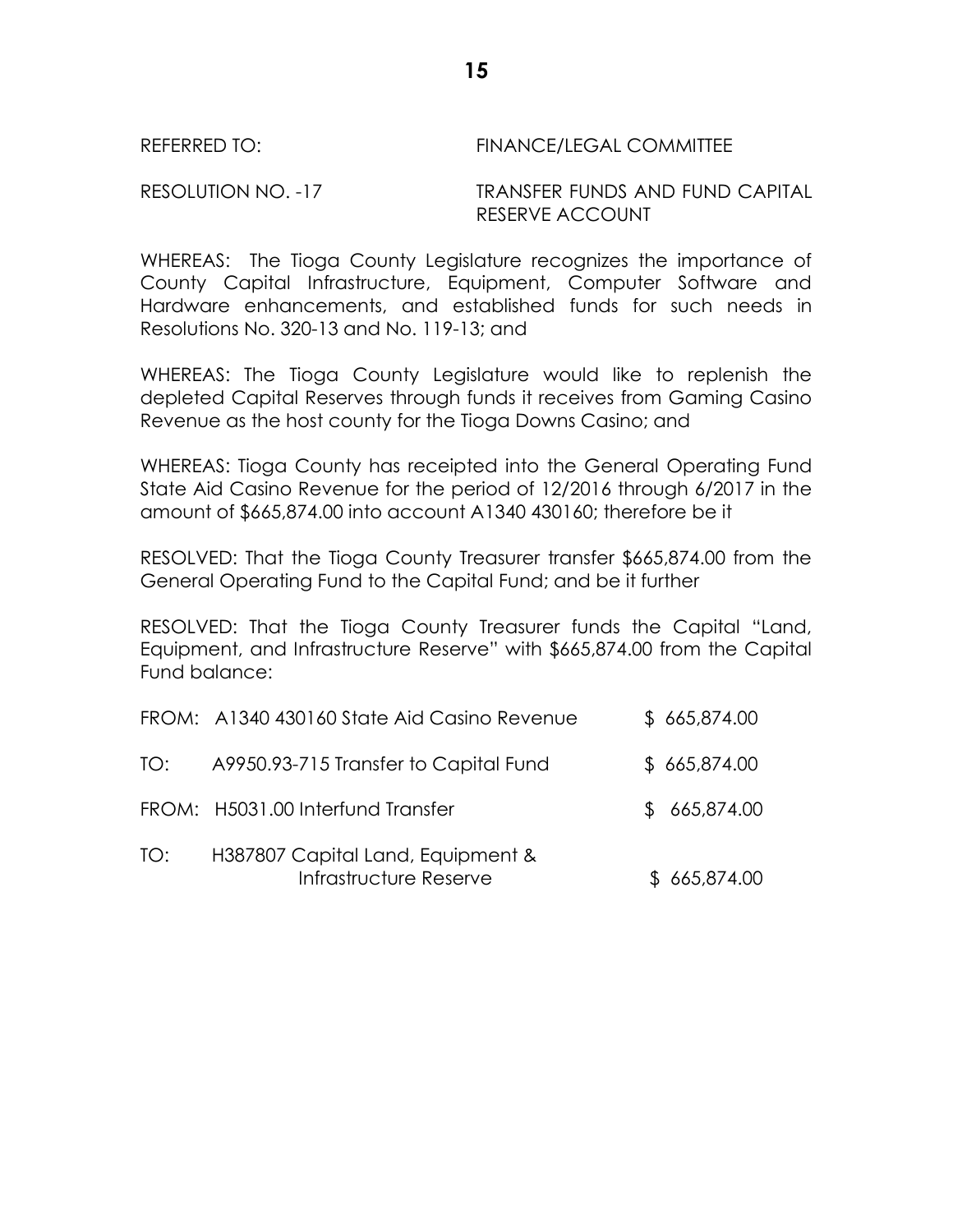## REFERRED TO: HEALTH & HUMAN SERVICES COMMITTEE

## RESOLUTION NO. -17 RESOLUTION ABOLISHING RABIES DONATION COMMITTEE PUBLIC HEALTH

WHEREAS: Tioga County Public Health, Tioga County Treasurer and the Chair of the Legislative Health & Human Services Committee have determined that the Rabies Donation Committee is no longer needed, as it is not required and has not met in over 18 years; and

WHEREAS: There is written policy for receipted donations, disbursement of funds as well as established criteria and internal controls; and

WHEREAS: Abolishing an existing Committee as well as appointments to a Committee requires Legislative approval; therefore be it

RESOLVED: That the Rabies Donation Committee be abolished and removed from the Committee list.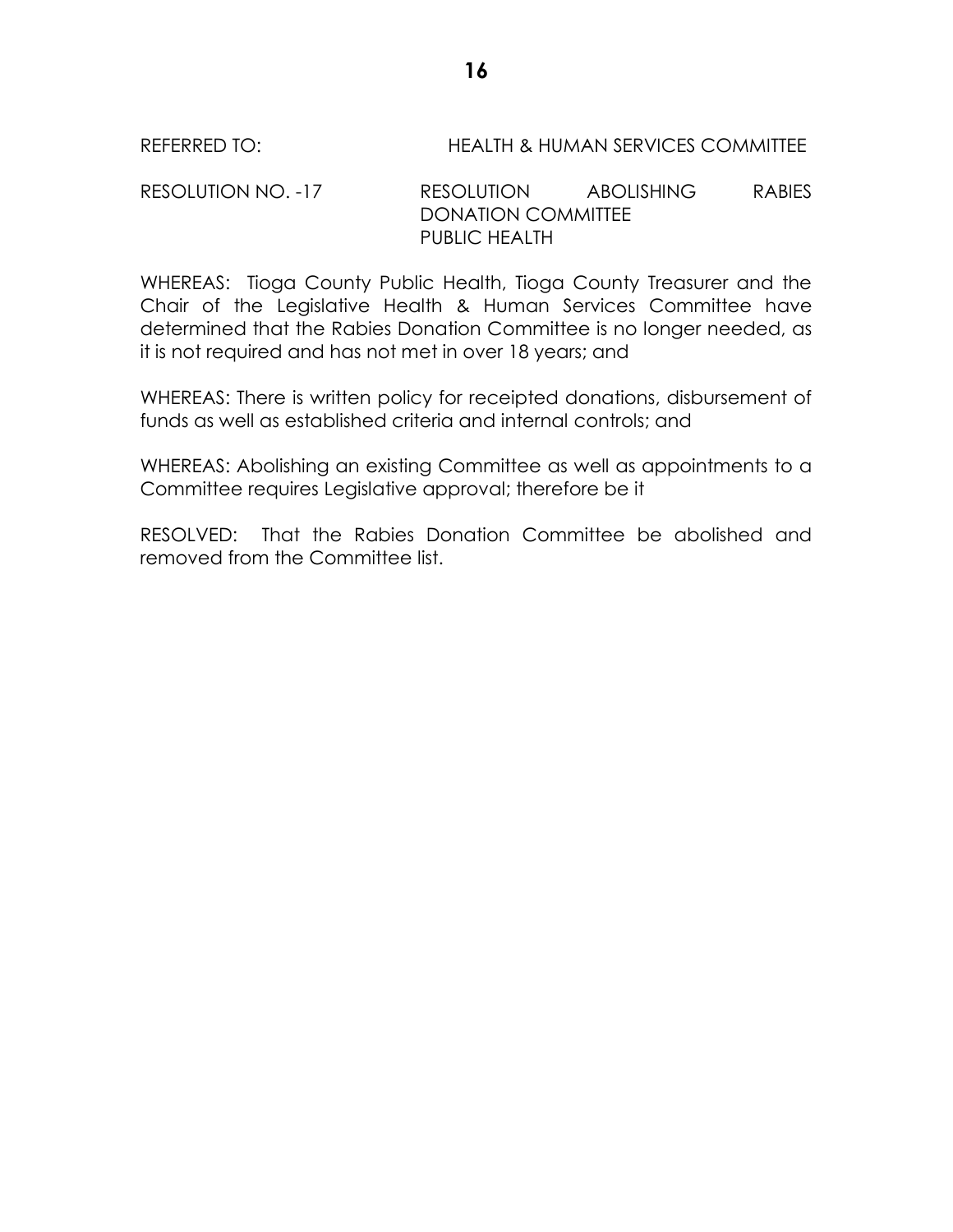REFERRED TO: HEALTH & HUMAN SERVICES COMMITTEE

## RESOLUTION NO. -17 RESOLUTION ABOLISHING COMMITTEE PRESCHOOL SPECIAL EDUCATION PUBLIC HEALTH

WHEREAS: Tioga County Public Health and the Tioga County Attorney have determined that the appointments to the Committee on Preschool Special Education (CPSE) are not required by resolution; and

WHEREAS: The CPSE Committee is not the responsibility of Tioga County Public Health, rather each individual school district maintains their own; and

WHEREAS: Abolishing an existing Committee as well as appointments to a Committee requires Legislative approval; therefore be it

RESOLVED: That the Committee on Preschool Special Education be abolished and removed from the Committee list.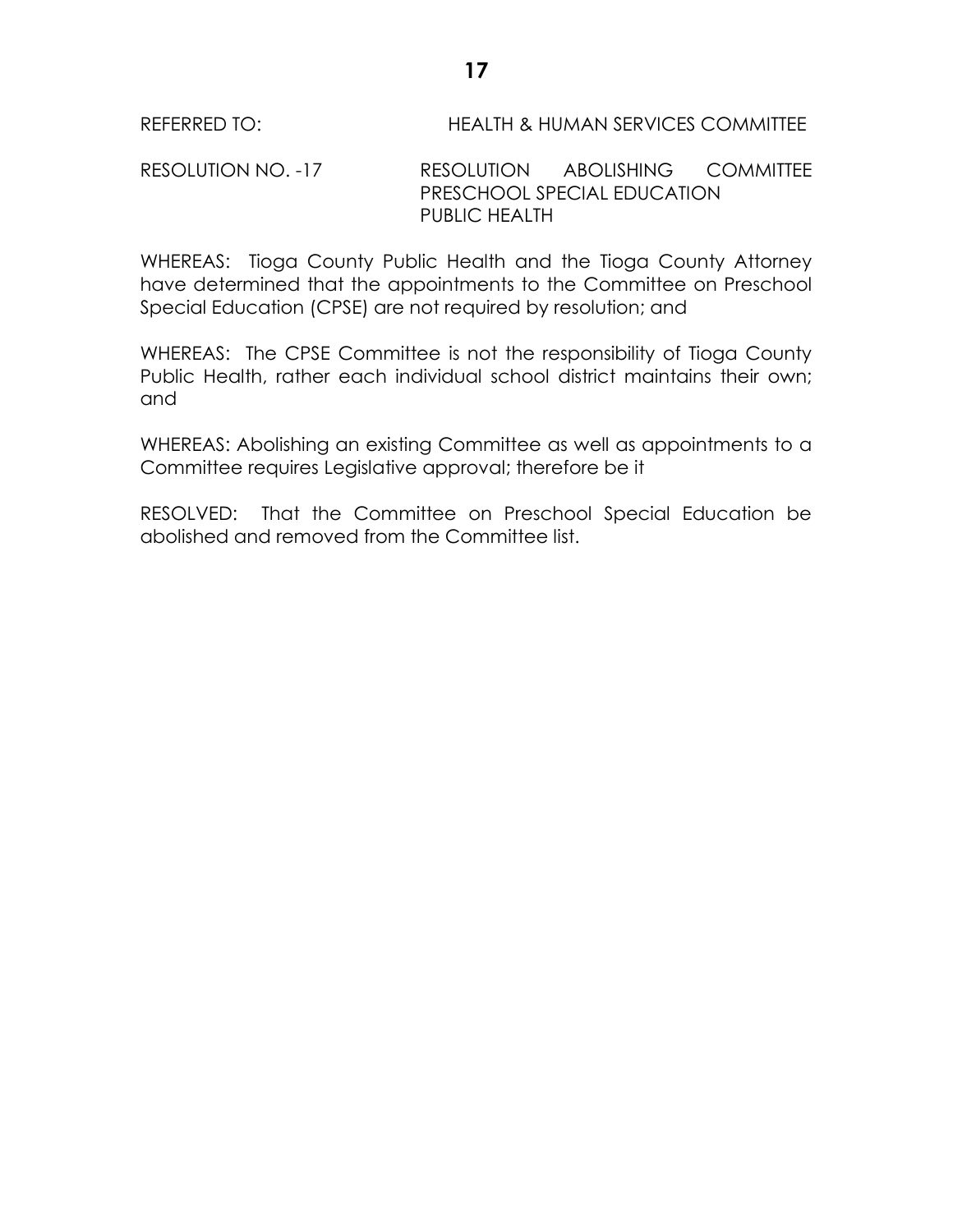#### REFERRED TO: HEALTH & HUMAN SERVICES COMMITTEE

RESOLUTION NO. -17 AUTHORIZATION OF EARLY INTERVENTION OFFICIAL DESIGNEE PUBLIC HEALTH

WHEREAS: Tioga County Public Health (TCPH) provides Early Intervention services; and

WHEREAS: Tioga County resolution #166-17 established the Community Health Program Supervisor as the Early Intervention Official (EIO); and

WHEREAS: TCPH wishes to clarify that the EIO is the one authorized to assign an Early Intervention Official Designee (EIOD) and that this assignment does not require Legislative approval via resolution; therefore be it

RESOLVED: That the Early Intervention Official is authorized to assign the Early Intervention Official Designee status without need of Legislative resolution.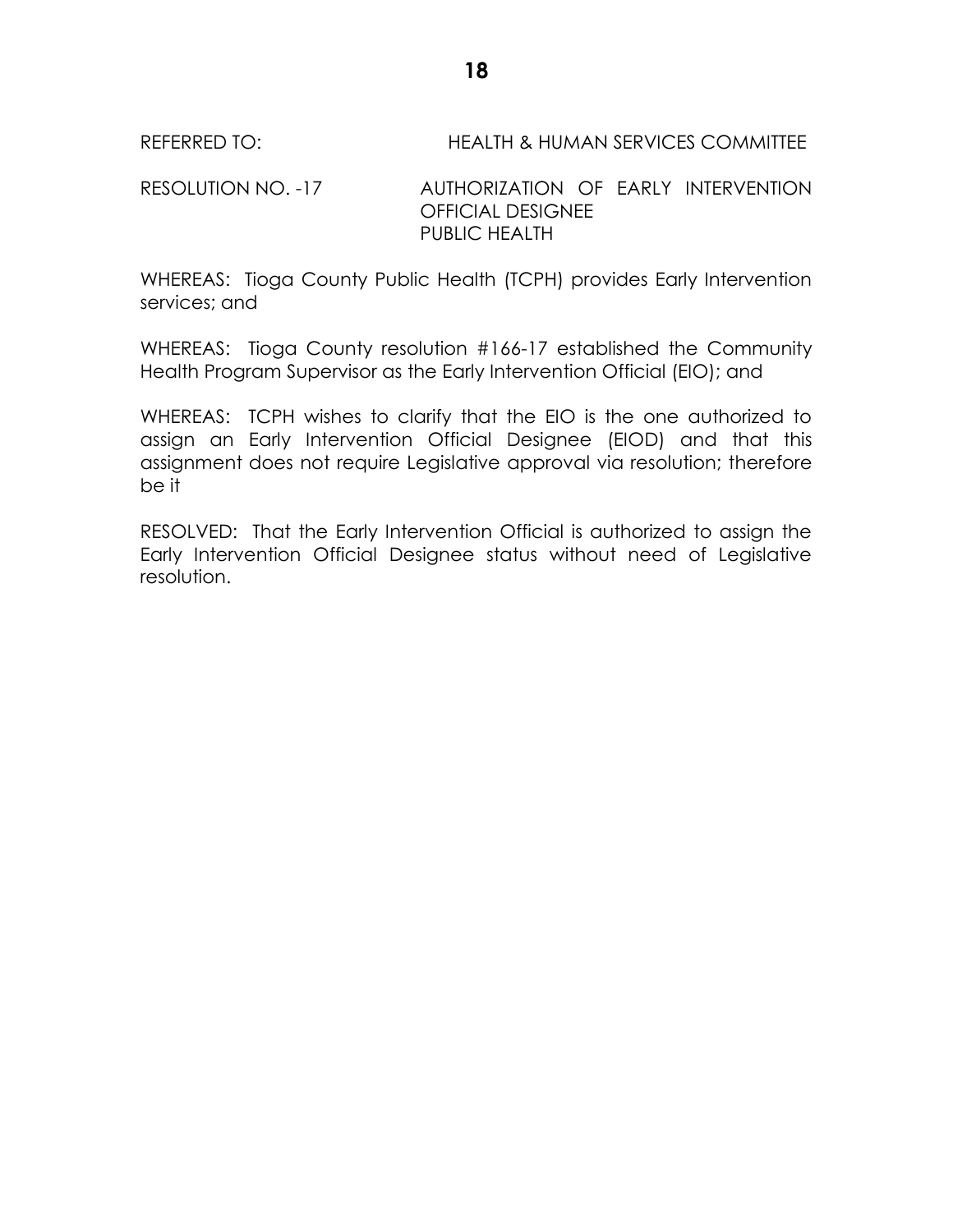REFERRED TO: PUBLIC WORKS COMMITTEE

RESOLUTION NO. -17 AUTHORIZING THE IMPLEMENTATION AND FUNDING IN THE FIRST INSTANCE 100% OF THE FEDERAL AID AND STATE "MARCHISELLI" PROGRAM-AID ELIGIBLE COSTS OF A TRANSPORTATION FEDERAL-AID PROJECT AND APPROPRIATING **FUNDS** 

WHEREAS: A project for the Day Hollow Road over Foster Creek Bridge Rehabilitation Project, PIN 9754.14 (the "Project") is eligible for funding under Title 23 US Code, as amended, that calls for the apportionment of the costs of such program to be borne at the ratio of 80% Federal funds and 20% non-Federal funds; and

WHEREAS: The County of Tioga desires to advance the Project by making a commitment of 100% of the Federal and non-Federal share of the costs of the Preliminary Engineering / Design work, Right-of-Way Incidentals work and Right-of-Way Acquisition work;

NOW, THEREFORE, the Tioga County Legislature, duly convened does hereby

RESOLVED: That the Tioga County Legislature hereby approves the above-subject project; and it is hereby further

RESOLVED: That the Tioga County Legislature hereby authorizes the County of Tioga to pay in the first instance 100% of the Federal and non-Federal share of the cost of the Preliminary Engineering / Design work, Right-of-Way Incidentals work and Right-of-Way Acquisition work for the Project or portions thereof; and it is hereby further

RESOLVED: That the additional sum of \$45,500 is hereby appropriated from Day Hollow Bridge Account H5110.540004.H1606 and made available to cover the cost of participation in the above phases of the Project; and it is hereby further

RESOLVED: That in the event the full Federal and non-Federal share costs of the project exceeds the amount appropriated above, the Tioga County Legislature shall convene as soon as possible to appropriate said excess amount immediately upon notification by the New York State Department of Transportation thereof; and it is hereby further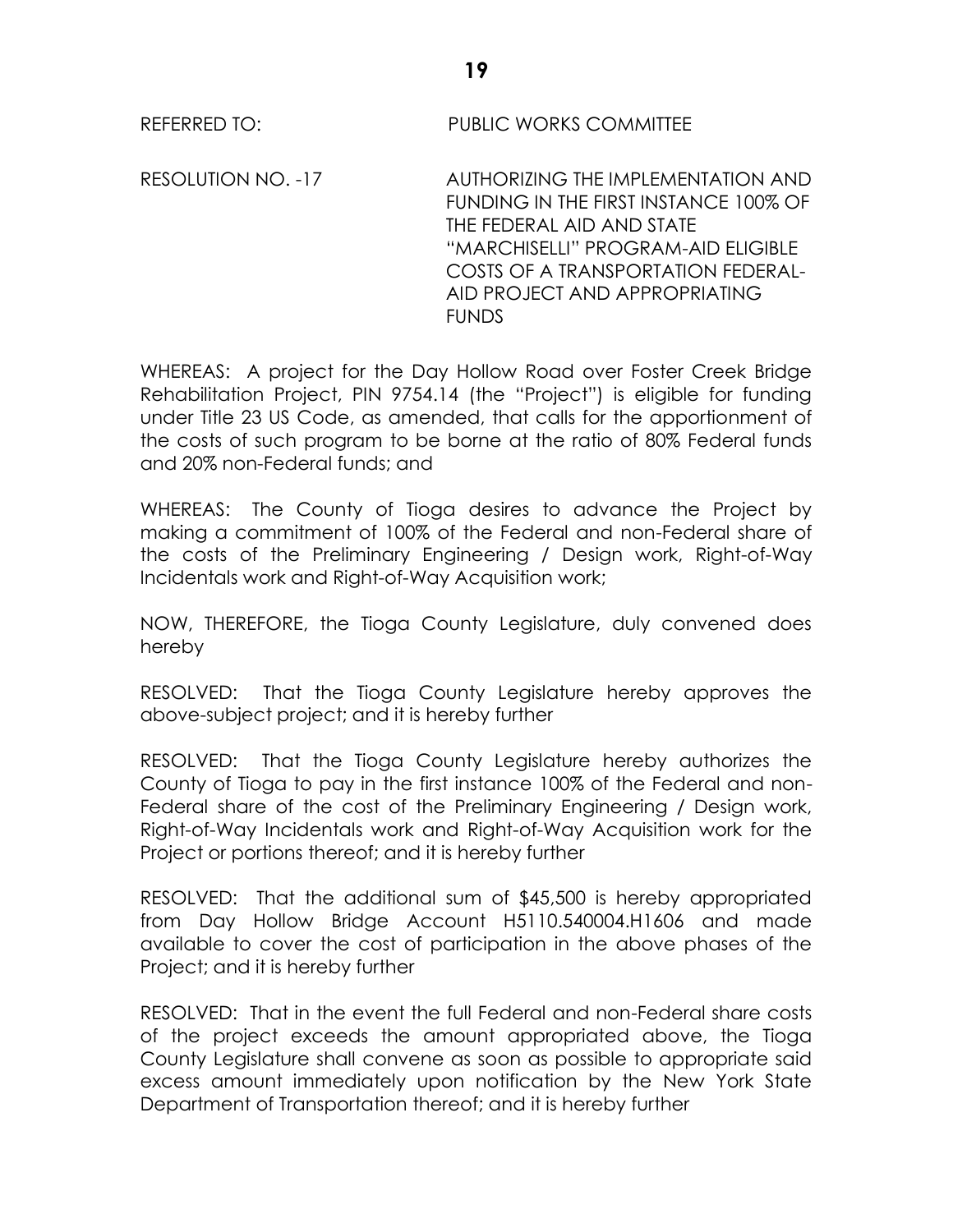RESOLVED: That the Chair of the Tioga County Legislature be and is hereby authorized to execute all necessary Agreements, certifications or reimbursement requests for Federal Aid and/or Marchiselli Aid on behalf of the County of Tioga with the New York State Department of Transportation in connection with the advancement or approval of the Project and providing for the administration of the Project and the municipality's first instance funding of project costs and permanent funding of the local share of federal-aid and state-aid eligible Project costs and all Project costs within appropriations therefore that are not so eligible; and it is hereby further

RESOLVED: That a certified copy of this resolution be filed with the New York State Commissioner of Transportation by attaching it to any necessary Agreement in connection with the Project; and it is hereby further

RESOLVED: That this Resolution shall take effect immediately.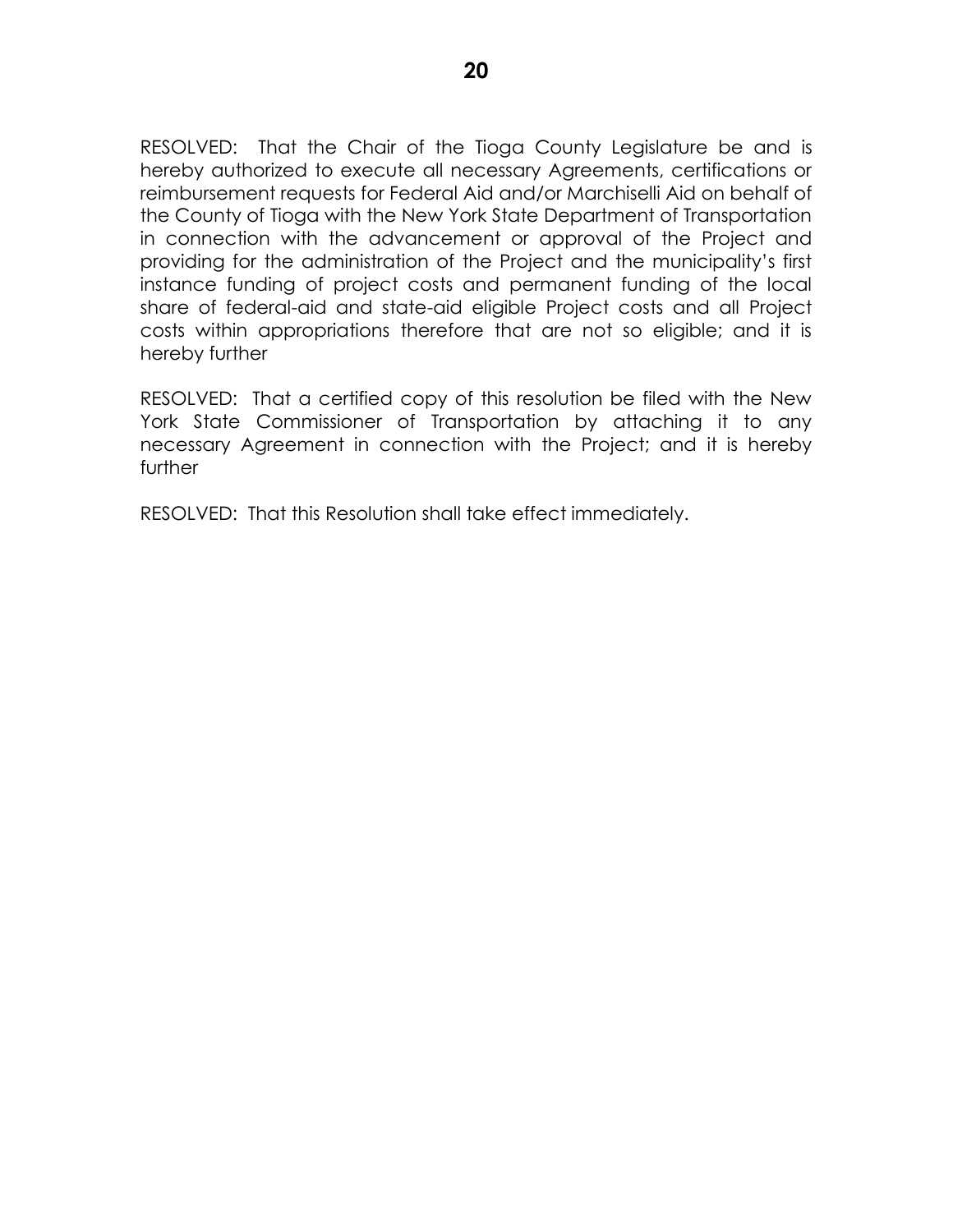## REFERRED TO: ADMINISTRATIVE SERVICES COMMITTEE

## RESOLUTION NO. -17 AUTHORIZE 2018 TAX MAP MAINTENANCE **CONTRACT**

RESOLVED: That the Chair of the Tioga County Legislature, hereby is authorized to enter into a Tioga County tax map maintenance contract with MRB Group, for the calendar year 2018 for an annual charge of \$33,000. Payable monthly, which contract will provide for straight transfers, transfer splits, filed maps and surveys, revision forms, tax map revisions, inquiries, contract revision and fee, all subject to the approval of the County Attorney.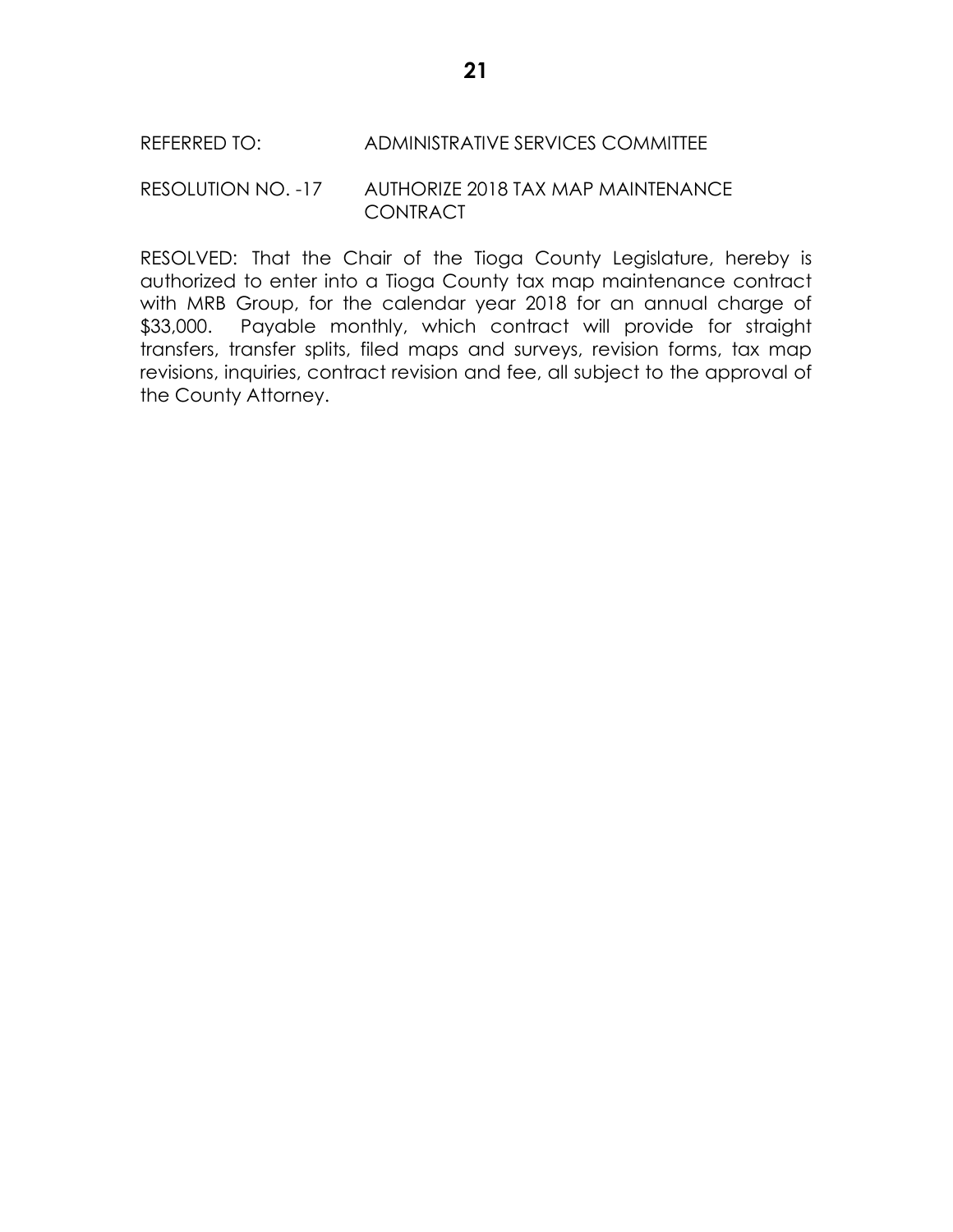REFERRED TO: PUBLIC SAFETY COMMITTEE

RESOLUTION NO. -17 RESOLUTION TO APPROVE A CONTRACT BETWEEN THE TIOGA COUNTY PROBATION DEPT. AND BUDDI US, LLC

WHEREAS: The Legislature has previously approved contracts between the Probation Department and companies for the use of Electronic Monitoring devices to be used with youth and adults as an alternative to incarceration or an alternative to detention; and

WHEREAS: The Probation Department has initiated a contract for electronic monitoring services from Buddi US, LLC at the cost of \$3.80 per day per device, with a minimum of two devices initially and this contract may be auto-renewed yearly per the written contract; and

WHEREAS: The NYS Office of Children and Family Services (OCFS) has directed every county to create Alternative to Detention programing and Tioga Probation has utilized Electronic Monitoring as an Alternative to Detention and is part of Tioga's STSJP funding request to NYS OCFS and that such services should be available to youth covered under Raise the Age legislation, beginning in 2018; and

WHEREAS: Tioga County Probation has budgeted funds for Electronic Monitoring services in the amount of \$7,500 in account number A3142 540140 in the 2017 budget; therefore be it

RESOLVED: That the Tioga County Probation Director is approved to contract with Buddi, US, LLC to provide Electronic Monitoring hardware and internet accessible software for adults and juveniles to the Probation Department as part of the County's Alternative to Incarceration and Alternative to Detention programming with the provision that the contract is approved by the County Attorney.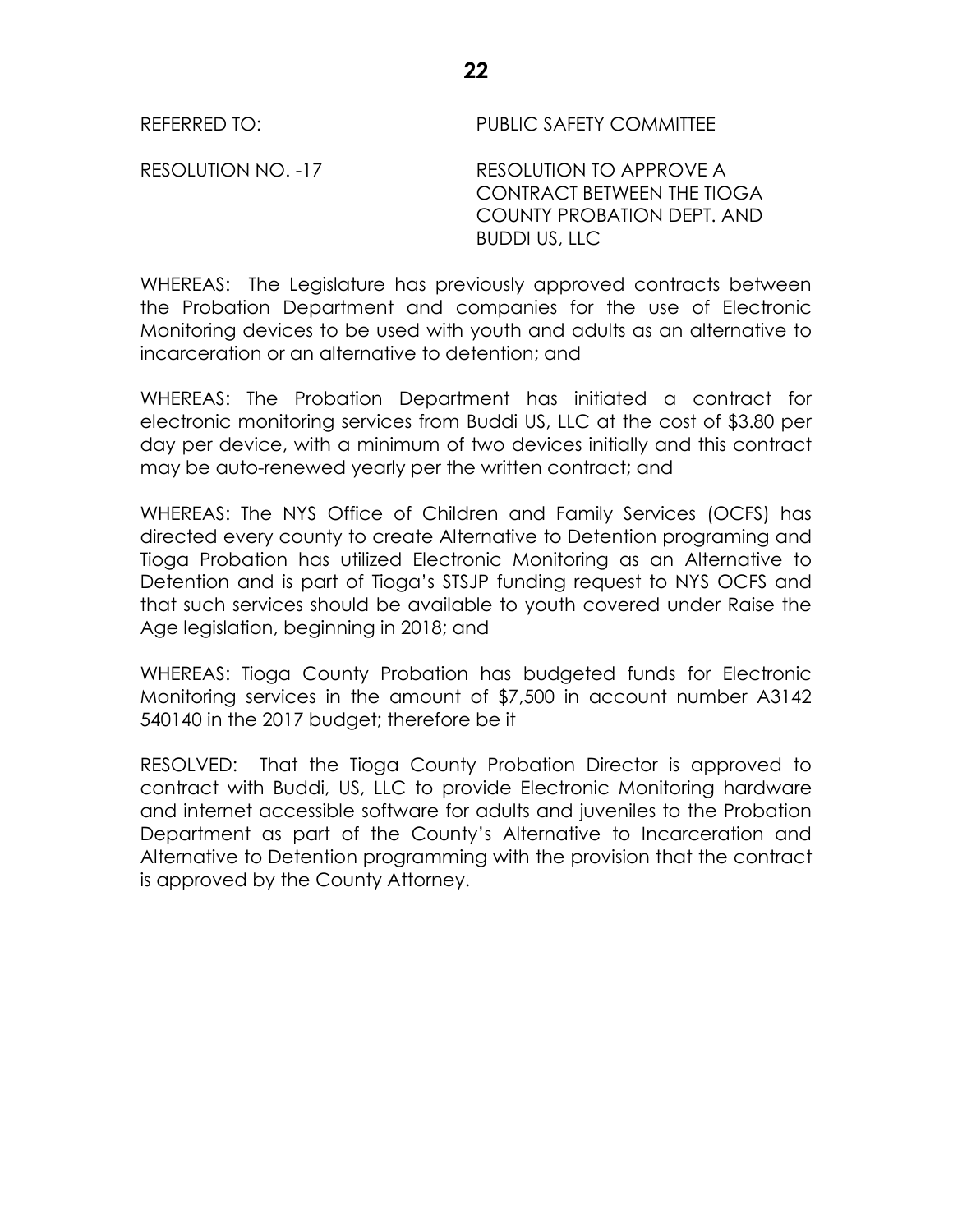### REFERRED TO: ED&P COMMITTEE

RESOLUTION NO. –17 ADOPT LOCAL LAW NO. 4 OF 2017

WHEREAS: A public hearing was held on October 5, 2017, following due notice thereof to consider the adoption of Local Law Introductory No. D of the Year 2017 A Local Law providing for the collection of a hotel and motel tax in Tioga County; and

WHEREAS: It is in the best interests of the residents of Tioga County to adopt such Local Law which will Local Law No. 4 of 2017; therefore be it

RESOLVED: That the following Local Law be and hereby is adopted;

County of Tioga

Local Law No. 4 of the Year 2017.

A Local Law providing for the collection of a hotel and motel tax in Tioga County.

Be It Enacted by the Legislature of the County of Tioga as follows:

SECTION 1: TITLE

This local Law shall be known as the "Hotel/Motel Tax Law"

#### SECTION 2: PURPOSE

The purpose of this Local Law is to enhance the general economy of Tioga County, its cities, towns, and villages through promotion of tourists, activities, conventions, trade shows, special events, and other directly related and supporting activities.

SECTION 3: DEFINITIONS

HOTEL - Any facility providing lodging on an over-night basis, and shall include those facilities designated and commonly known as "bed and breakfast" and "tourist" facilities.

MOTEL - Any facility providing lodging on an over-night basis, and shall include those facilities designated and commonly known as "bed and breakfast" and "tourist" facilities.

OCCUPANCY - The use or possession, or the right to the use or possession of any room in a hotel or motel.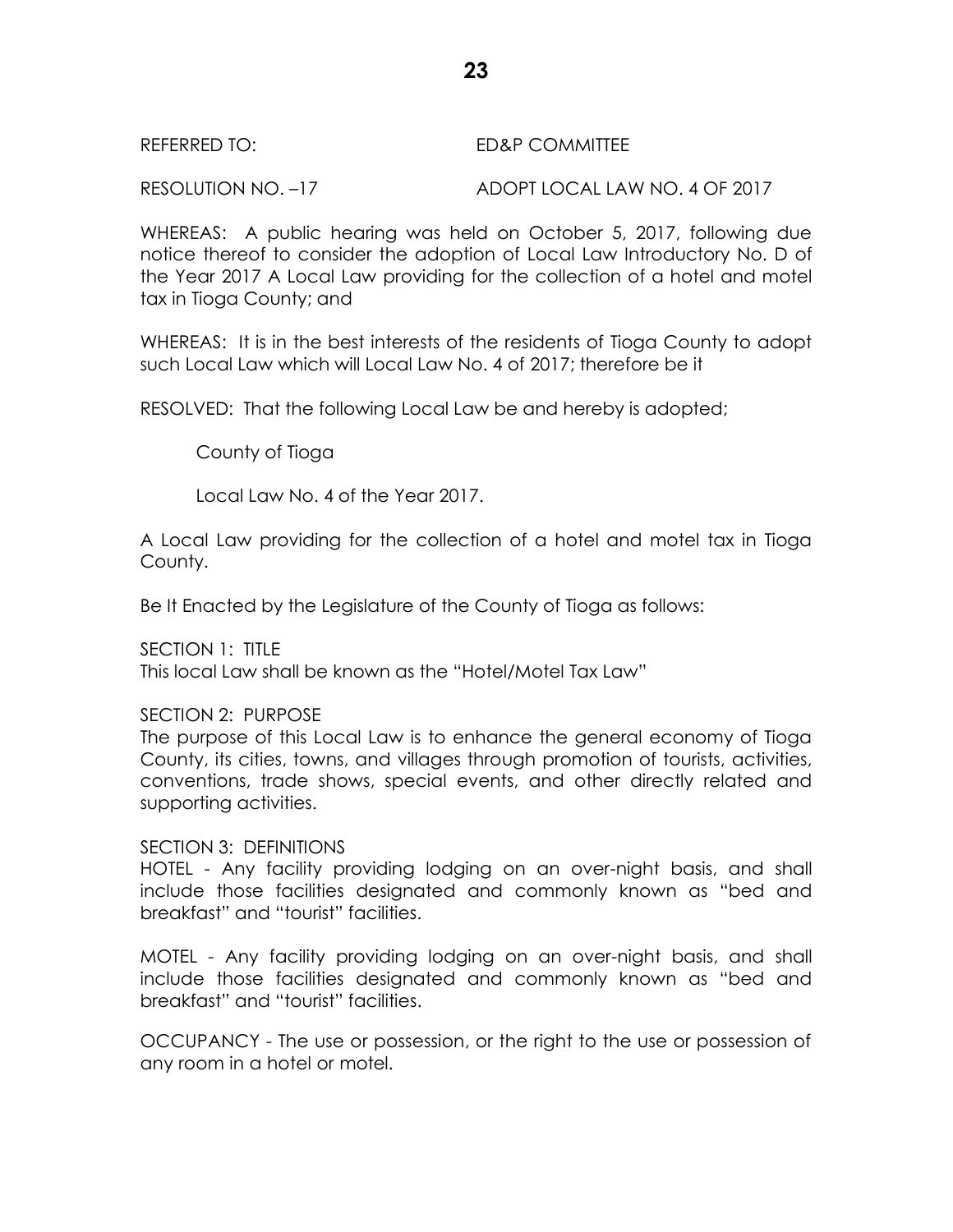OCCUPANT **-** A person who, for a charge or any consideration uses, possesses, or has the right to use or possess, any room in a hotel or motel under any lease, concession, permit, right, license, agreement, or otherwise.

OPERATOR **-** Any person operating a hotel or motel in Tioga County including but not limited to the owner, proprietor, lessee, sub-lessee, mortgagee in possession, licensee, or any other person otherwise operating such hotel or motel.

PERMANENT RESIDENT - A person occupying any room or rooms in a hotel or motel for at least fourteen (14) consecutive days.

PERSON - An individual, partnership, society, association, joint stock company, corporation, estate, receiver, trustee, assignee, referee, and any other person acting in a fiduciary or representative capacity, whether appointed by a court or otherwise, and any combination of the foregoing.

RENT - The charge and/or consideration received for occupancy valued in money, whether received money, or otherwise.

RETURN - Any return filed or required to be filed as herein provided.

ROOM - Any room or rooms of any kind in any part or portion of a hotel or motel, which is available for rent or otherwise let out for the lodging of guests.

TREASURER – Tioga County Treasurer

## SECTION 4: TAX

A tax in the amount of four percent (4%) of the per diem rental rate for each room occupied, is hereby assessed on all hotels and motels in Tioga County, provided, however, that such tax shall not be applicable to a permanent resident of a hotel or motel.

SECTION 5: EXEMPTION

Such tax shall not be imposed on any transaction, by or with any of the following:

(A) The State of New York, or any public corporation (including a public corporation created pursuant to agreement or compact with another state or the dominion of Canada), improvement district or other political subdivision of the State.

(B) The United States of America, insofar as it is immune from taxation;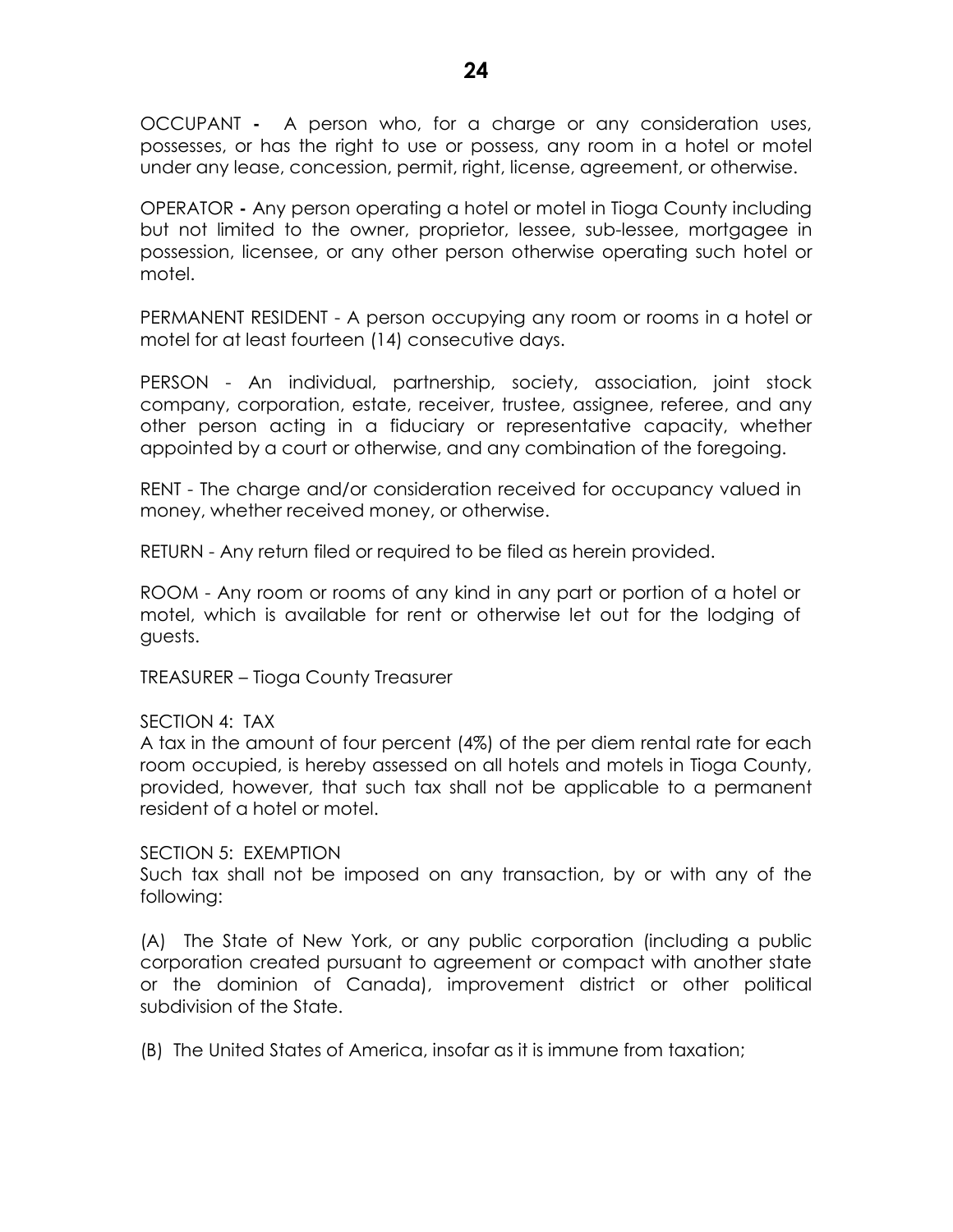(C) Any corporation or association, or trust, or community chest, fund or foundation organized and operated exclusively for religious, charitable or educational purposes, or for the prevention of cruelty to children or animals, and no part of the net earnings of which inures to the benefit of any private shareholder or individual and no substantial part of the activities of which is carrying on propaganda, or otherwise attempting to influence legislation; provided, however, that nothing in this paragraph shall include an organization operated for the primary purpose of carrying on a trade or business for profit, whether or not all of its profits are payable to one or more organizations described in this paragraph.

### SECTION 6: REGISTRATION

Within three (3) days after commencing business or opening, every operator shall file with the Treasurer a registration application in a form prescribed by the Treasurer.

### SECTION 7: ADMINISTRATION AND COLLECTION

(A) The tax imposed by this local law shall be administered and collected by the Treasurer, or other fiscal officers of Tioga County, by such means and in such manner as other taxes which are now collected and administered by such officers or as otherwise may be provided by such local law.

(B) The tax to be collected shall be stated and charged separately from the rent and shown separately on any record thereof, at the time when the occupancy is arranged or contracted for and charged for, and upon every evidence of occupancy or any bill or statement of charge made for said occupancy issued or delivered by the operator. The tax shall be paid by the occupant to the operator or to the person entitled to be paid the rent or charge for the hotel or motel occupied for and on account of the County, and the operator or person entitled to be paid the rent or charge shall be liable for the collection and payment of the tax.

(C) The operator or any officer of any corporate operator shall be personally liable for the tax collected or required to be collected under this local law, and such operator or person entitled to be paid the rent or charge shall have the same right in respect to collecting the tax from the occupant, or in respect to nonpayment of the tax by the occupant, as if the tax were a part of the rent or charge and payable at the same time as the rent or charge; provided, however, that the Treasurer or other fiscal officers, employees or agents specified in this local law, shall be joined as a party in any action or proceeding brought to collect the tax by the operator or by the person entitled to be paid the rent or charge.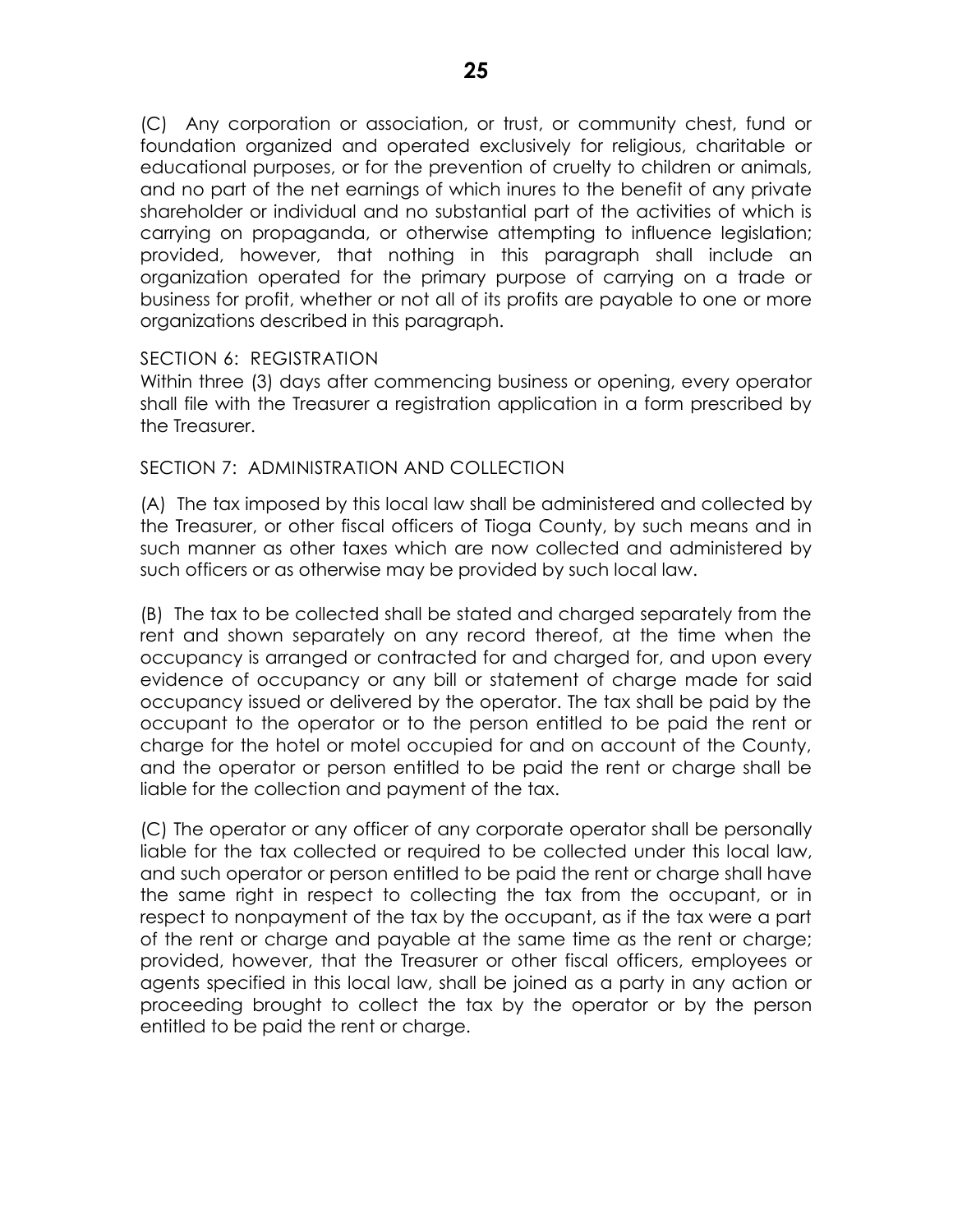(D) The Treasurer may, whenever deemed necessary for the proper enforcement of this local law, provide that the occupant shall file returns and pay directly to the Treasurer, the tax herein imposed.

(E) For the purpose of the proper administration of this local law and to prevent evasion of the tax hereby imposed, it shall be presumed that all rents are subject to tax until the contrary is established, and the burden of proving that a rent for occupancy is not taxable hereunder shall be upon the operator, except that, where by regulation pursuant to subdivision (d) of this section, an occupant is required to file returns and pay directly to the Treasurer the tax herein imposed, the burden of proving that a rent for occupancy is not taxable shall be upon the occupant.

(F) Where an occupant claims exemption from the tax under the provisions of section five of this local law, the rent shall be deemed taxable hereunder unless the operator shall receive from the occupant claiming such exemption a certificate duly executed by an exempt corporation or association certifying that the occupant is its agent, representative, or employee, together with a certificate executed by the occupant that his occupancy is paid or to be paid by such exempt corporation or association, and is necessary or required in the course of or in connection with the occupant's duties as a representative of such corporation or association. Where deemed necessary, the operator may further require that any occupant claiming exemption from the tax furnish a copy of a certificate issued by the Treasurer certifying that the corporation or association therein named is exempt from the tax under section five of this local law.

## SECTION 8: RECORDS TO BE KEPT

Every operator shall keep records of every occupancy and of all rent paid, charged and due thereon and of the tax payable thereon, in such form as the Treasurer may require. Such records shall be available for inspection and examination at any time upon demand by the Treasurer or the Treasurer's duly authorized agents or employees, and shall be preserved for a period of not less than three (3) years, except that the Treasurer may consent in writing to their destruction within that period or may in writing require that such records be kept and maintained for a specified period in excess of three (3) years.

## SECTION 9: RETURNS

(A) The filing of returns and the payment of the tax shall be paid to the Treasurer on a quarterly basis. Such returns shall be filed within twenty (20) days from the expiration of the period covered thereby. The Treasurer may permit or require returns to be made by other periods and upon such dates as may be specified. If the Treasurer deems it necessary in order to insure the payment of the tax imposed by this local law, the Treasurer may require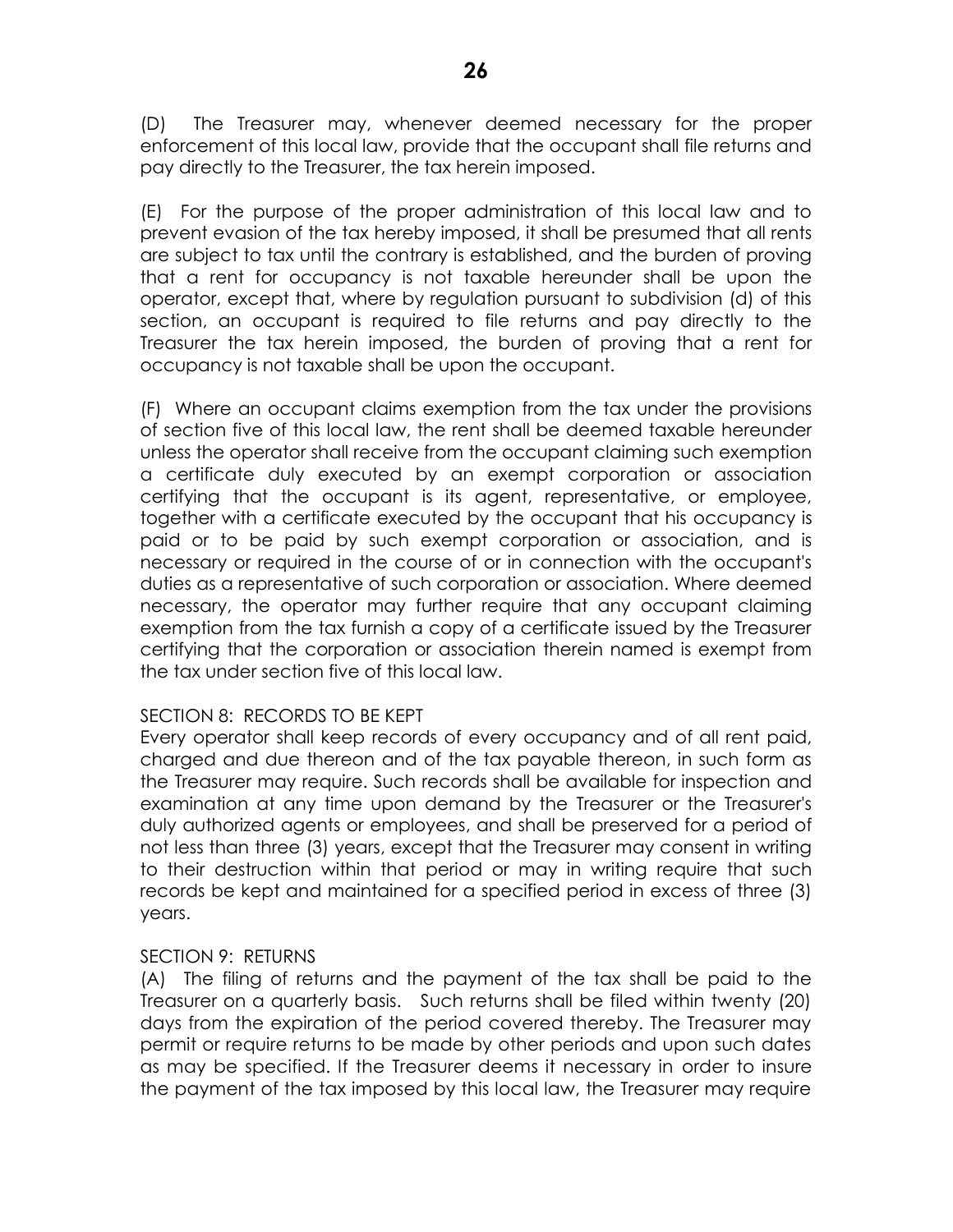returns to be made for shorter periods than those prescribed pursuant to the foregoing provisions of this section and upon such dates as may be specified.

(B) The forms of returns shall be prescribed by the Treasurer and shall contain such information as may be deemed for the proper administration of this local law. The Treasurer may require amended returns to be filed within twenty (20) days after notice and to contain the information specified in the notice.

(C) If the return required by this local law is not filed, or a return filed is incorrect or insufficient on its face, the Treasurer shall take the necessary steps to enforce the filing of such return or of a corrected return.

## SECTION 10: PAYMENT OF TAX

(A) Upon the time of filing a return of occupancy and of rents, each operator shall pay to the Treasurer the taxes imposed by this local law upon the rents required to be included in such return, as well as other monies collected by the operator acting or purporting to act under the provisions of this local law.

(B) Where the Treasurer, in his discretion, deems it necessary to protect revenues to be obtained under this local law, the Treasurer may require any operator obligated to collect the tax imposed by this local law to file with the Treasurer's office a bond, issued by a surety company authorized to transact business in this state and approved by the superintendent of insurance of this state as to solvency and responsibility, in such amount as the Treasurer may fix to secure the payment of any tax and/or penalties and interest due or which may become due from such operator.

(C) In the event the Treasurer determines that an operator is to file such bond, notice shall be given by the Treasurer to such operator to that effect specifying the amount of the bond required.

(D) The operator shall file such bond within five (5) days after the issuance of such notice, unless within five (5), days the operator shall serve upon and deliver to the Treasurer a written request for a hearing before the Treasurer at which the necessity, propriety and amount of the bond shall be determined by the Treasurer. Any determination by the Treasurer upon such hearing shall be final and shall be complied with by the operator within fifteen (15) days after the giving of notices thereof.

(E) In lieu of such bond, securities approved by the Treasurer or cash in such amount as may be prescribed, may be deposited which shall be kept in the custody of the Treasurer who may at any time without notice of the depositor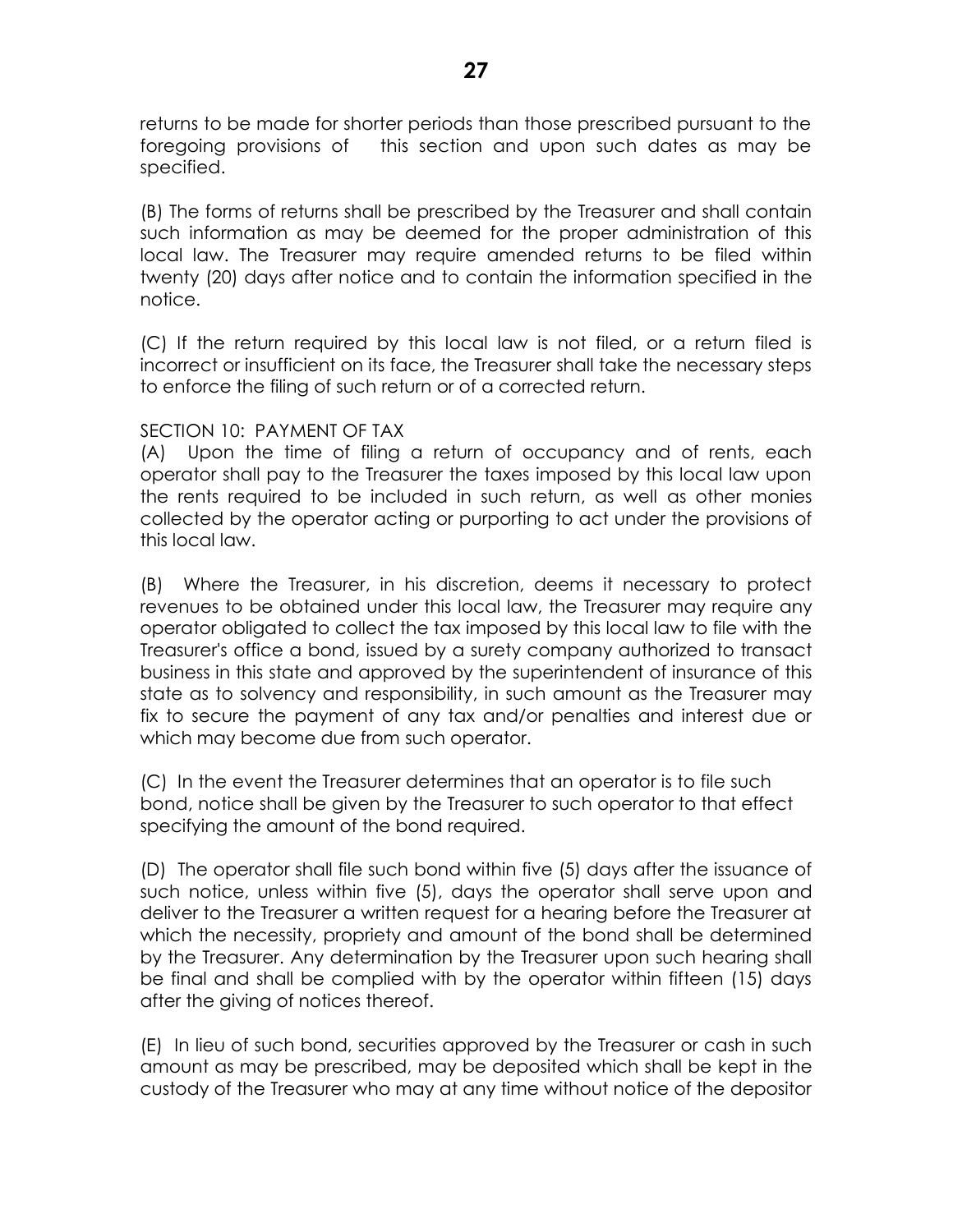apply them to any tax and interest and penalties due, and for that purpose the securities may be sold by the Treasurer at public or private sale without notice to the depositor thereof.

## SECTION 11: DETERMINATION OF TAX

If a return required by this local law is not filed, or if a return is incorrect or insufficient, the amount of tax due shall be determined by the Treasurer from such information as may be obtainable and, if necessary, the tax may be estimated on the basis of external indices, such as number of rooms, location, scale of rents, comparable rents, type of accommodations and service, number of employees and/or other factors. Notice of such determination shall finally and irrevocably fix the tax unless the person against whom it is assessed, within thirty (30) days after giving of such notice of such determination, shall apply to the Treasurer for a hearing, or unless the Treasurer of its own motion shall re-determine the same. After such hearing, the Treasurer shall give notice of the determination made to the person against whom the tax is assessed. Any final determination of the amount of any tax payable hereunder, shall be reviewable for error, illegality or unconstitutionality or any other reason whatsoever by a proceeding under article seventy-eight of the Civil Practice Law and Rules if application therefor is made to the Supreme Court within thirty (30) days after the giving of the notice of such final determination, provided, however, that any such proceeding under article seventy-eight of the Civil Practice Law and Rules shall not be instituted unless:

(A) The amount of tax sought to be reviewed, with such interest and penalties thereon as may be provided for by local law or regulation shall be first deposited and there is filed an undertaking, issued by a surety company authorized to transact business in this state and approved by the superintendent of insurance of this state as to solvency and responsibility, in such amount as a justice of the Supreme court shall approve to the effect that if such proceeding be dismissed or the tax confirmed, the petitioner will pay all costs and charges which may accrue in the prosecution of such proceeding; or

(B) At the option of the petitioner, such undertaking may be in a sum sufficient to cover the taxes, interests, and penalties stated in such determination plus the costs and charges which may accrue against such petitioner in the prosecution of the proceeding, in which event the petitioner shall not be required to pay such taxes, interests or penalties as a condition precedent to the application.

## SECTION 12: JUDICIAL REVIEW

(A) Any final determination of the amount of any tax payable hereunder shall be reviewable for error, illegality or unconstitutionality or any other reason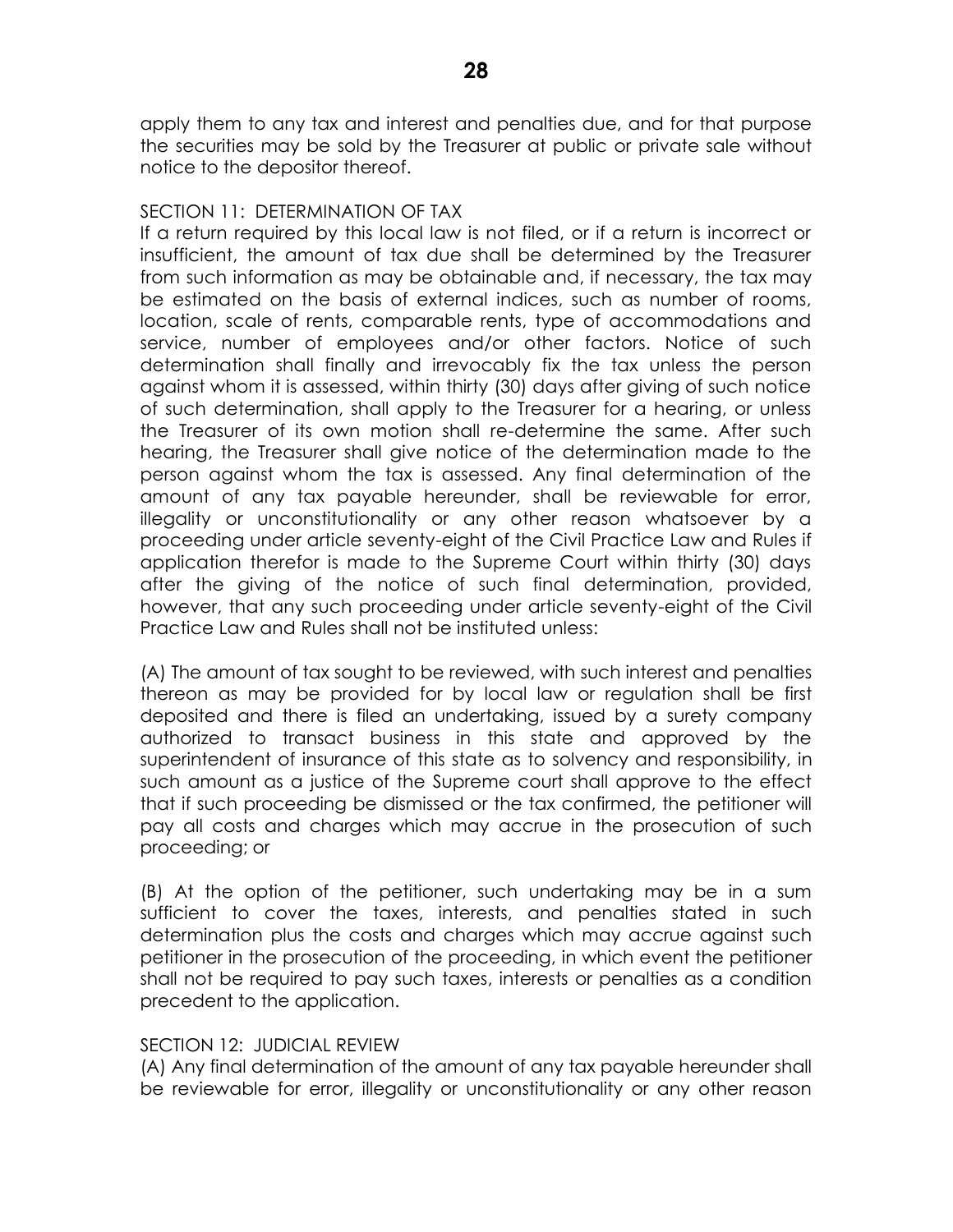whatsoever by a proceeding under article seventy-eight of the civil practice law and rules if application therefore is made to the supreme court within thirty days after the giving of the notice of such final determination, provided, however, that any such proceeding under article seventy-eight of the civil practice law and rules shall not be instituted unless:

1. The amount of any tax sought to be reviewed, with such interest and penalties thereon as may be provided for, shall be first deposited and there is filed an undertaking, issued by a surety company authorized to transact business in this state and approved by the superintendent of insurance of this state as to solvency and responsibility, in such amount as a justice of the supreme court shall approve to the effect that if such proceeding be dismissed or the tax confirmed the petitioner will pay all costs and charges which may accrue in the prosecution of such proceeding; or

2. At the option of the petitioner such undertaking may be in a sum sufficient to cover the taxes, interests and penalties stated in such determination plus the costs and charges which may accrue against it in the prosecution of the proceeding, in which event the petitioner shall not be required to pay such taxes, interest or penalties as a condition precedent to the application.

(B) Where any tax imposed hereunder shall have been erroneously, illegally or unconstitutionally collected and application for the refund thereof duly made to the Treasurer, and he shall have made a determination denying such refund, such determination shall be reviewable by a proceeding under article seventy-eight of the civil practice law and rules, provided, however, that such proceeding is instituted within thirty days after the giving of the notice of such denial, that a final determination of tax due was not previously made, and that an undertaking is filed with the proper fiscal officer or officers in such amount and with such sureties as a justice of the supreme court shall approve to the effect that if such proceeding be dismissed or the tax confirmed, the petitioner will pay all costs and charges which may accrue in the prosecution of such proceeding.

## SECTION 13: PENALTY AND INTEREST

There shall be a penalty for failure to file said return and pay over the tax to the Treasurer on the date due in the amount of ten (10%) per cent of the amount of the tax due plus interest at the rate of one percent (1%) of such tax for each month of delay, excepting the first month after such return was required to be filed or such tax became due.

## SECTION 14: LIMITATION OF TIME

Except in the case of a willfully false or fraudulent return with intent to evade the tax, no assessment of additional tax shall be made after the expiration of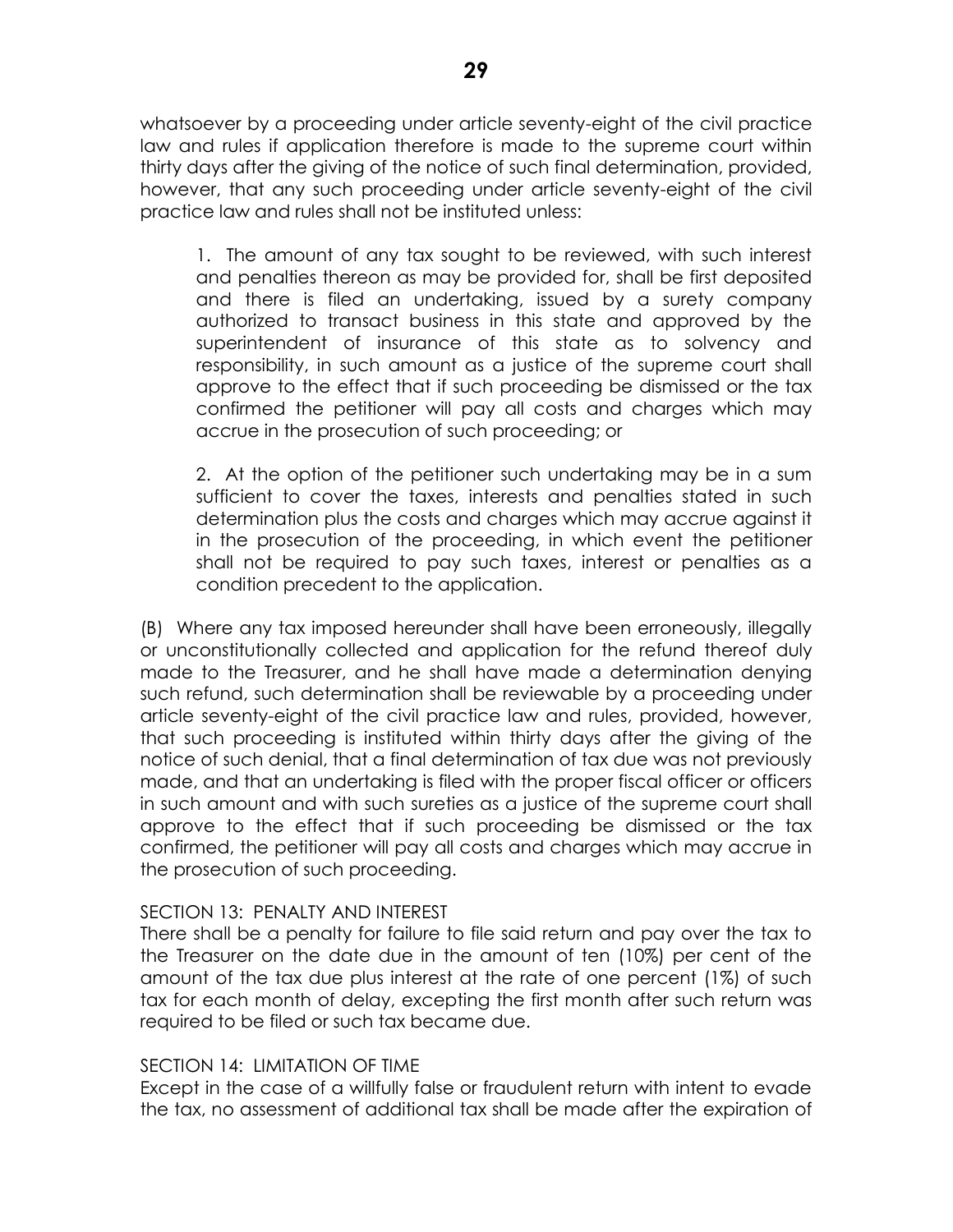more than three years from the date of the filing of a return, provided, however, that where no return has been filed as provided by law the tax may be assessed at any time.

### SECTION 15: RESERVES

In cases where the occupant or operator has applied for a refund and has instituted a proceeding under article seventy-eight of the Civil Practice Law and Rules to review a determination adverse to such occupant or operator on such application for a refund, the Treasurer shall set aside sufficient monies to meet any decision adverse to the County.

### SECTION 16: APPLICATION OF FUNDS

All revenues resulting from the imposition of the tax under this local law shall be paid into the treasury of Tioga County and shall be credited to and deposited in the general fund of the County, thereafter to be allocated at the discretion of the County Legislature of the County of Tioga for the purposes of tourism and economic development; provided, however, that the County shall be authorized to retain up to a maximum of five percent of such revenue to defer the necessary expenses of the County in administering such tax. The revenue derived from the tax, after deducting the amount provided for administering such tax, shall be allocated to enhance the general economy of Tioga County, its cities, towns, and villages, through promotion of tourist activities, conventions, trade shows, special events, and other directly related and supporting activities.

## SECTION 17: REMEDIES EXCLUSIVE

The remedies provided by sections eleven (11) and twelve (12) of this local law shall be the exclusive remedies available to any person for the review of the tax liability imposed by this local law; and no determination or proposed determination of tax or determination on any application for refund or credit shall be enjoined, contested or reviewed by any action or proceeding, except by a proceeding under article seventy-eight of the Civil Practice Law and Rules provided, however, that a taxpayer may proceed by declaratory judgment if suit is instituted within thirty (30) days after a deficiency assessment to the Treasurer prior to the institution of such suit and posts a bond for costs pursuant to section twelve (12) of this local law

## SECTION 18: PROCEEDINGS TO RECOVER TAX

(A) Whenever any operator or other person shall fail to collect and pay over any tax and/or to pay any tax, penalty or interest imposed by this local law as herein provided, or whenever any occupant shall fail to pay any such tax, penalty or interest, the County Attorney shall, upon the request of the Treasurer bring or cause to be brought an action to enforce the payment of the same on behalf of Tioga County in any court of the State of New York or of any other state or of the United States.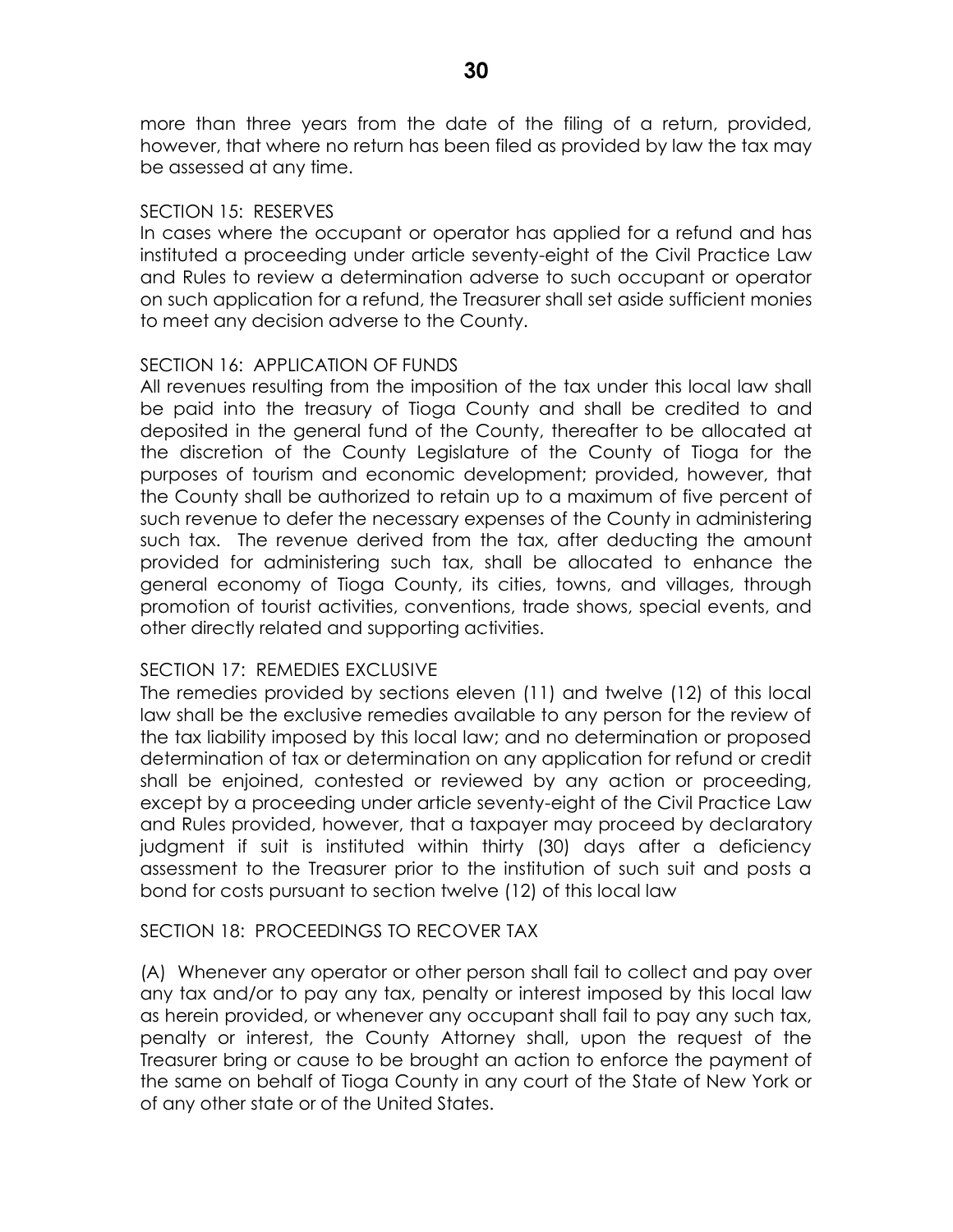(B) Notwithstanding any other provision of this section, if the Treasurer, in its discretion, believes that any such operator, occupant or other person is about to cease business, leave the state or remove or dissipate the assets out of which the tax or penalties might be satisfied, and that any such tax or penalty will not be paid when due, the Treasurer may declare such tax or penalty to be immediately due and payable and may issue a warrant, as provided in this section, immediately.

(C) As an additional alternate remedy, the Treasurer may issue a warrant, directed to the Tioga County Sheriff or to the Sheriff of any other county commanding said Sheriff to levy upon and sell the real and personal property of the operator, occupant, or other person liable for the tax, which may be found within the County for the payment of the amount thereof, with any penalties and interest and the cost of executing the warrant, and to return such warrant to the Treasurer and to pay to the Treasurer the money collected by virtue thereof within sixty (60) days after the receipt of such warrant. The sheriff shall, within five (5) days after the receipt of the warrant, file with the County Clerk a copy thereof, and thereupon such Clerk shall enter in the judgment docket the name of the person mentioned in the warrant and the amount of tax, penalties and interest for which the warrant is issued and the date when such copy is filed. Thereupon the amount of such warrant so docketed shall become a lien upon the interest in real and personal property of the person against whom the warrant is issued. The Sheriff shall then proceed upon the warrant, in the same manner, and with like effect, as that provided by in respect to executions issued against property judgments of a court of record and for services in executing the warrant the Sheriff shall be entitled to the same fees, which may be collected in the same manner. In the discretion of the Treasurer, a warrant of like terms, force and effect may be issued and directed to any officer or employee of the Treasurer and in the execution thereof such officer or employee shall have all the powers conferred upon by the Sheriff, but shall be entitled to no fee or compensation in excess of the actual expenses paid in the performance of such duty. If a warrant is returned not satisfied in full, the Treasurer may from time to time issue new warrants and shall also have the same remedies to enforce the amount due thereunder as if the County has recovered judgment therefor and execution thereon has been returned unsatisfied.

(D) Whenever an operator shall make a sale, transfer, or assignment in bulk of any part of the whole of a hotel, motel, or lease, or of such operator's business assets, otherwise than in the ordinary course of business, the purchaser, transferee or assignee shall at least ten (10) days before taking possession of the subject of the said sale, transfer or assignment, or paying therefor, notify the Treasurer by registered mail of the proposed sale and of the price, terms and conditions thereof whether or not the seller, transferor or assignor, has represented to or informed the purchaser, transferee or assignee that any tax is owed pursuant to this local law, and whether or not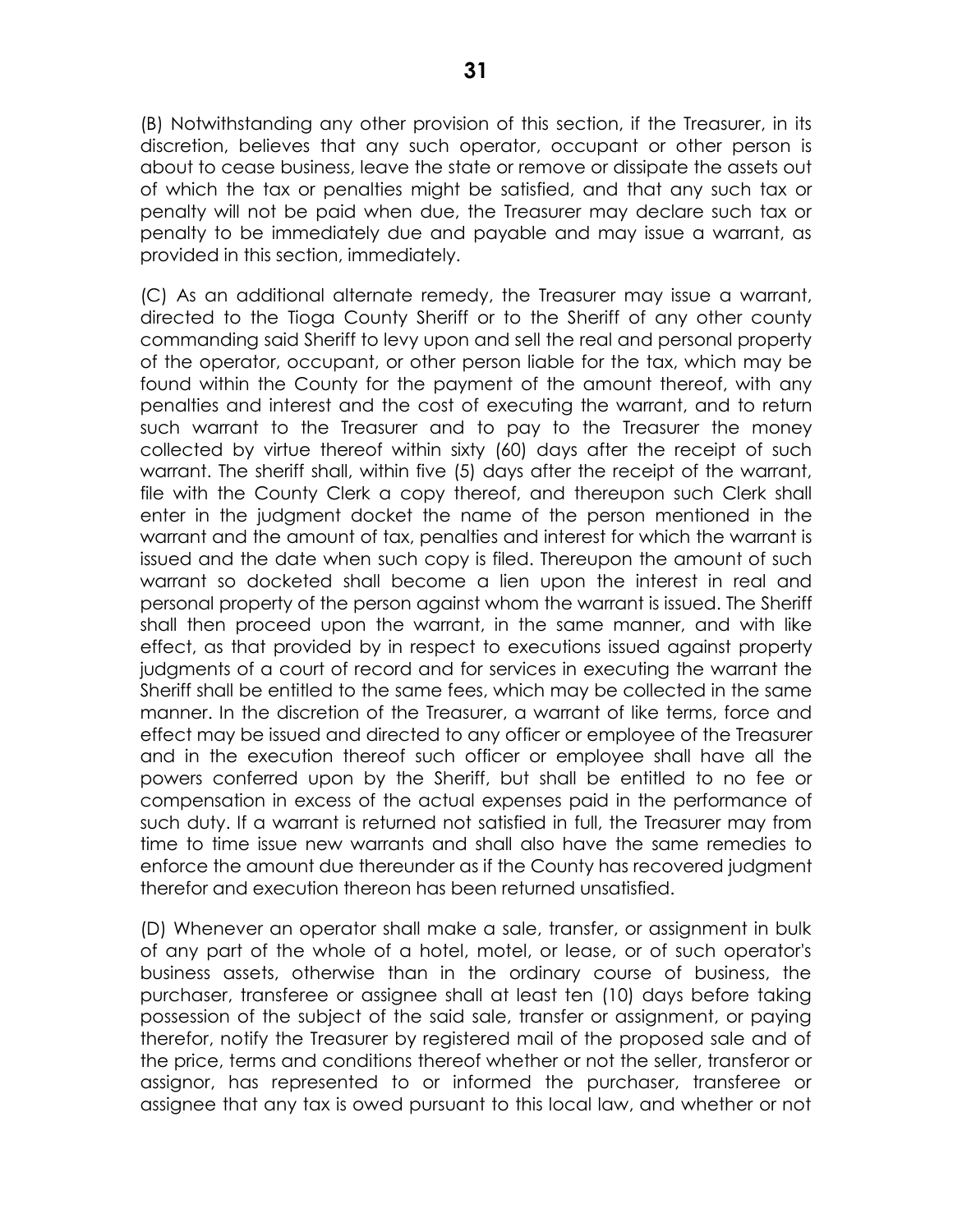the purchaser, transferee or assignee has knowledge that such taxes are owing, and whether any such taxes are in fact owing.

(E) Whenever the purchaser, transferee or assignee shall fail to give notice to the Treasurer as required by sub-section eighteen (18) (d), of this section or whenever the Treasurer shall inform the purchaser, transferee, or assignee that a possible claim for such tax or taxes exists, any sums of money, property or choses in action, or other consideration, which the purchaser, transferee or assignee is required to transfer over to the seller, transferor or assignor shall be subject to a first priority right and lien of any such taxes theretofore or thereafter determined to be due the seller, transferor or assignor to the County, and the purchaser, transferee or assignee is forbidden to transfer to the seller, transferor or assignor any such sums of money, property or choses in action to the extent of the amount of the County's claim. For failure to comply with the provisions of this sub-section, the purchaser, transferee or assignee, in addition to being subject to the liabilities and remedies imposed under the provisions of article six of the Uniform Commercial Code, shall be personally liable for the payment determined to be due to the County from the seller, transferor or assignor, and such liability may be assessed and enforced in the same manner as the liability for tax under this local law.

SECTION 19: GENERAL POWERS OF THE TREASURER

In addition to the powers granted to the Treasurer by County Law and this local law, the Treasurer is hereby authorized and empowered:

(A) To make, adopt and amend rules and regulations, and to issue orders, appropriate to the carrying out of this local law and the purposes thereof;

(B) To extend for cause shown the time of filing any return for a period not exceeding thirty (30) days; and for cause shown, to remit or waive penalties but not interest; and to compromise disputed claims in connection with the taxes hereby imposed.

(C) To request information from the tax commissioner of the State of New York or the treasury department of the United States relative to any person; and to afford information to such tax commissioner or such treasury department relative to any person, any other provision of this local law to the contrary not withstanding

(D) To delegate said functions hereunder to any employee or employees of the Treasurer

(E) To prescribe methods for determining the rents for occupancy and to determine the taxable and nontaxable rents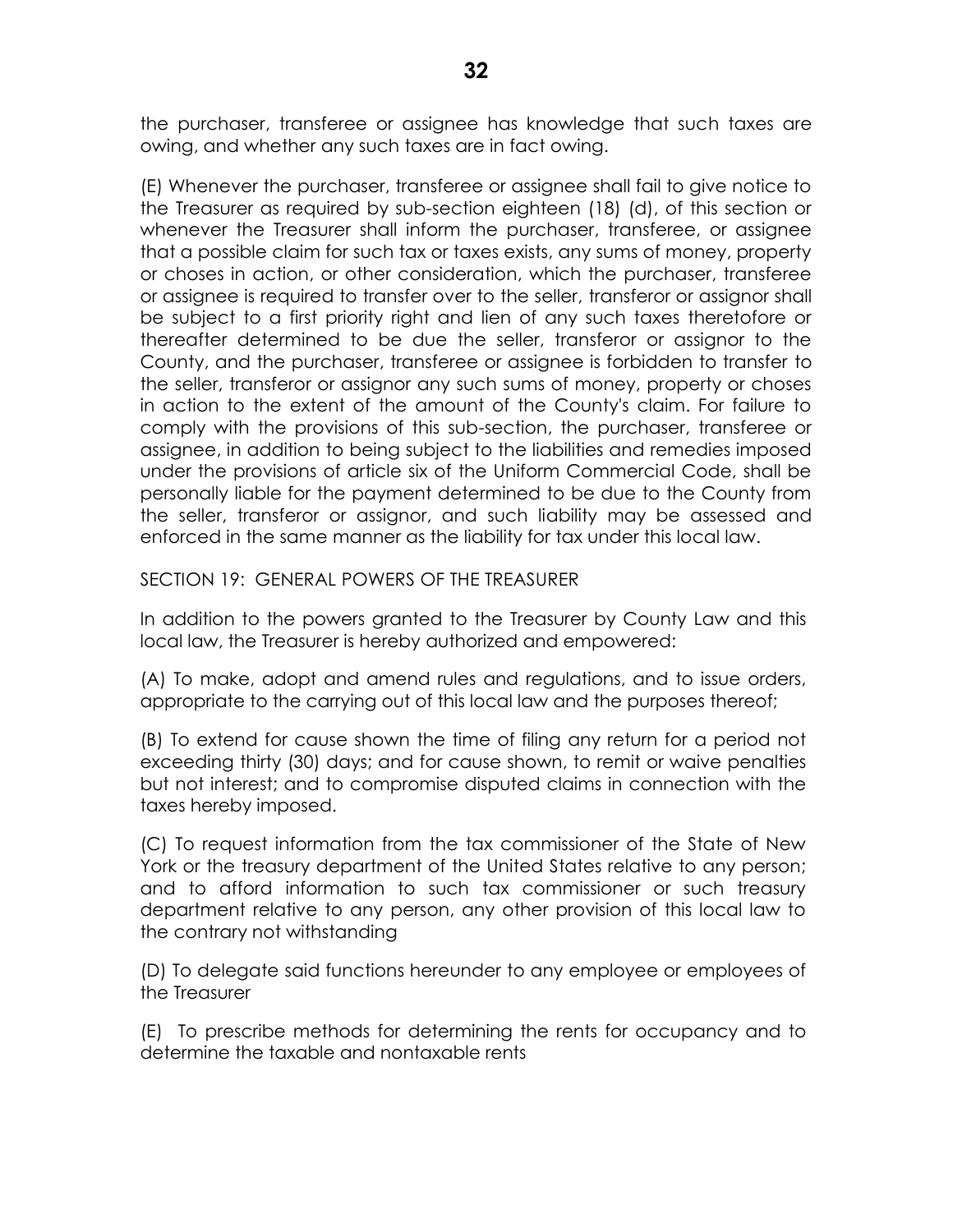(F) To require any operator within the County to keep detailed records of the nature and type of hotel or motel maintained, nature and type of service rendered, the rooms available and rooms occupied daily, leases or occupancy contracts or arrangements, rents received, charged and accrued, the names and addresses of the occupants, whether or not any occupancy is claimed to be subject to the tax imposed by this local law, and to furnish such information upon request to the Treasurer

(G) To assess, determine, revise and readjust the taxes imposed under this local law

SECTION 20: ADMINISTRATION OF OATHS AND COMPELLING TESTIMONY

(A) The Treasurer, or the Treasurer's duly designated and authorized employees or agents, shall have power to administer oaths and take affidavits in relation to any matter or proceeding in the exercise of the Treasurer's powers and duties under this local law.

(B) The Treasurer shall have the power to subpoena and require the attendance of witnesses and the production of books, papers, and documents to secure information pertinent to the performance of his duties hereunder and of the enforcement of this local law, and to examine them in relation thereto, and to issue commissions for the examination of witnesses who are out of the state or unable to attend before the Treasurer or excused from attendance.

(C) A justice of the Supreme Court, either in court or at chambers shall have power summarily to enforce by proper proceedings the attendance and testimony of witnesses and the production and examination of books, papers and documents called for by the subpoena of the Treasurer under this local law.

(D) Any person who shall refuse to testify or to produce books or records or who shall testify falsely in any material matter pending before the Treasurer under this local law shall be guilty of a misdemeanor, punishment for which shall be a fine of not more than one thousand dollars (\$1,000) or imprisonment for not more than one year, or both such fine and imprisonment.

(E) The officers who serve the summons or subpoena of the Treasurer and witnesses attending in response thereto shall be entitled to the same fees as are allowed to officers and witnesses in civil cases in courts or record, except as herein otherwise provided.

(F) The County Sheriff, the Sheriff's duly appointed deputies, and any officer or employee of the Treasurer designated to serve process under this local law, are hereby authorized and empowered to serve any summons,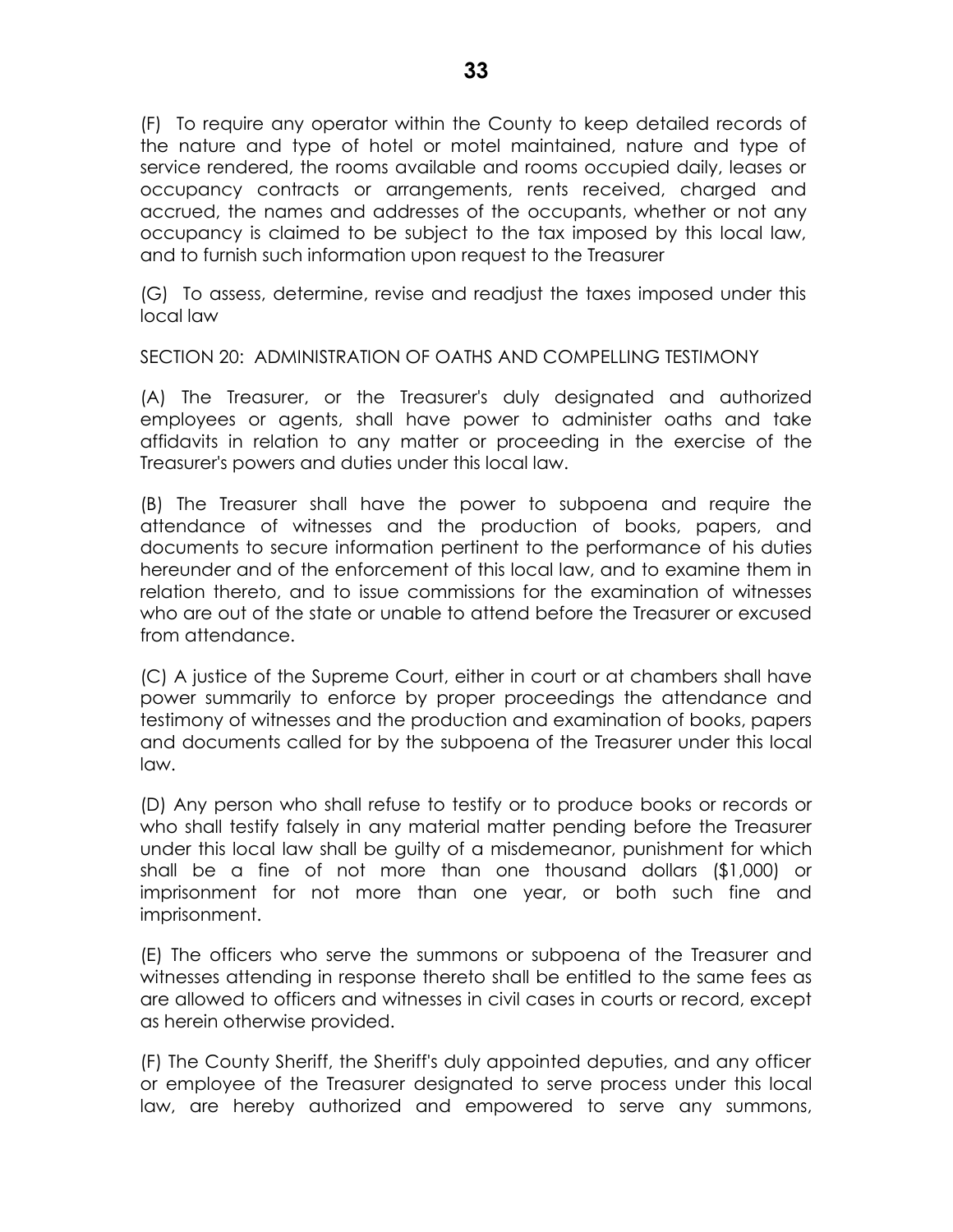subpoena, order, notice, document, instrument, or other process to enforce or carry out this local law.

### SECTION 21: REFERENCE TO TAX

Wherever reference is made in placards or advertisements or in any other publications to this tax such reference shall be substantially in the following form: "Tax on occupancy of hotel or motel rooms"; except that in any bill, receipt, statement or other evidence of memorandum of occupancy or rent charge issued or employed by the operator, the word "tax" will suffice.

#### SECTION 22: RETURNS TO BE SECRET

(A) Except in accordance with proper judicial order, or as otherwise provided by law, it shall be unlawful for the Treasurer or any officer or employee of the Treasurer to divulge or make known in any manner the rents or other information relating to the business of the taxpayer contained in any return required under this local law. The officers charged with the custody of such returns shall not be required to produce any of them or evidence of anything contained in them in any action or proceeding in any court, except on behalf of the Treasurer in an action or proceeding under the provisions of this local law or on behalf of any party to any action or proceeding under this local law when the returns or facts shown thereby are directly involved in such action or proceeding, in either of which events the court may require the production of, and may admit in evidence, so much of said returns or of the facts shown thereby, as are pertinent to the action or proceeding and no more. Nothing herein shall be construed to prohibit the delivery to a taxpayer or his duly authorized representative or a certified copy of any return filed in connection with his tax nor to prohibit the publication of statistics so classified as to prevent the identification of particular returns and the items thereof, or the inspection by the County Attorney or other legal representatives of the County of the return of any taxpayer who shall bring action to set aside or review the tax based thereon, or against whom an action or proceeding has been instituted for the collection of a tax or penalty. Returns shall be preserved for three (3) years and thereafter until the Treasurer permits them to be destroyed.

(B) Any violation of this section shall be punishable by a fine not exceeding one thousand dollars (\$1,000), or by imprisonment not exceeding one year, or both, in the discretion of the court.

#### SECTION 23: EFFECTIVE DATE

This local law shall become effective December 1, 2017 and shall remain in effect until November 30, 2020.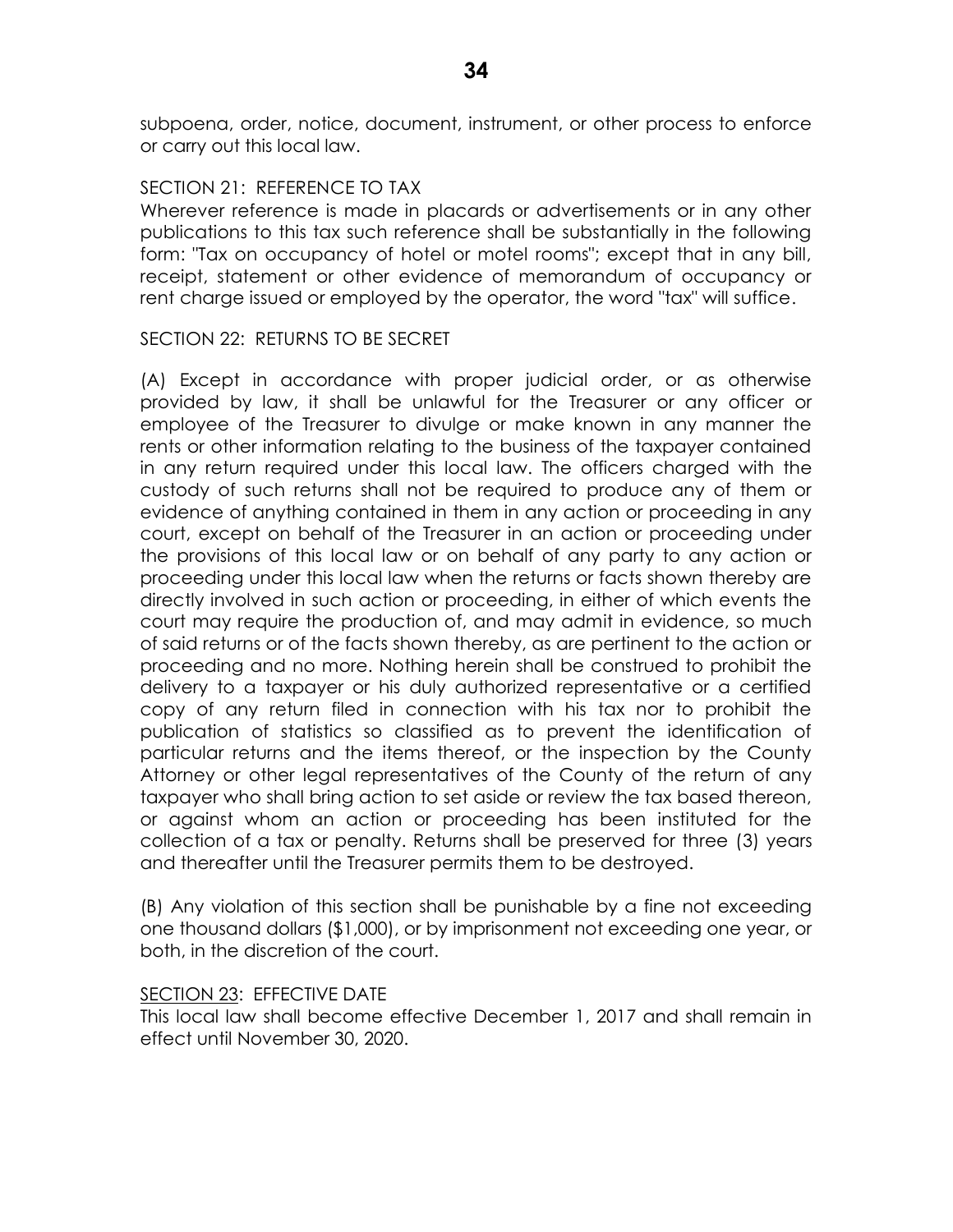#### SECTION 24: SEVERABILITY

If any provision of this local law or the application thereof to any person or circumstance shall be held invalid, the remainder of this local law and the application of its provisions to other persons or circumstances shall not be affected thereby.

#### And be it further

RESOLVED: That the Clerk of the Legislature be and hereby is directed, pursuant to Local Law No. 4 of 1992, to cause to be published in the official newspapers of the County of Tioga a synopsis of such Local Law, such synopsis to be within ten days after adoption of the Local Law; and be it further

RESOLVED: That the Clerk of the Legislature be and hereby is directed within five days after adoption of such Local Law to cause the Local Law to be filed as required by the Municipal Home Rule Law Section 27.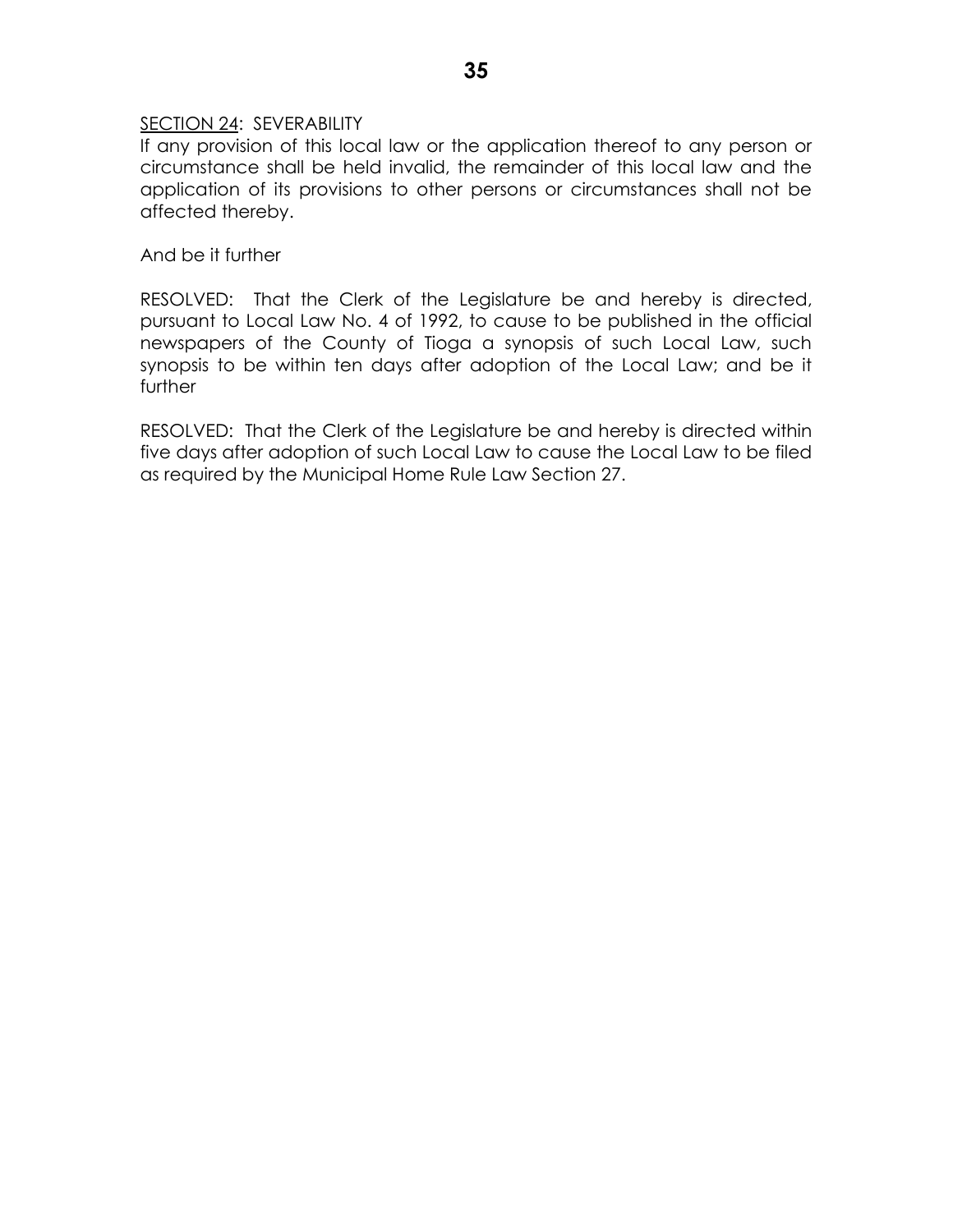## REFERRED TO: PERSONNEL COMMITTEE

RESOLUTION NO. -17 CONTRACT WITH EMPLOYEE NETWORK, INC. (ENI) FOR EMPLOYEE ASSISTANCE PROGRAM

WHEREAS: Tioga County employees are covered under an Employee Assistance Program (EAP) that is currently administered by Employee Network, Inc. (ENI); and

WHEREAS: ENI, a company that has been providing EAP services for over 30 years and who has other NYS public sector clients, has submitted a proposal to continue providing Tioga County's EAP for 2018 at the current rate of \$1.45/per covered employee per month; and

WHEREAS: ENI can continue to provide up to 8 in-person counseling sessions for eligible employees and members of their household, along with two hours of training per year, and two hours of critical incident stress debriefing; and

WHEREAS: ENI has multiple provider offices within the local region including some in Pennsylvania where employees are able to obtain services; and

WHEREAS: The EAP is a negotiated benefit for CSEA union employees; therefore be it

RESOLVED: That the Tioga County Legislature authorizes the Chair of the Legislature to enter into a contract with ENI, subject to review by the County Attorney, to administer our Employee Assistance Program for fulltime and part-time employees at a cost of \$1.45/per covered employee per month effective January 1, 2018 through December 31, 2018.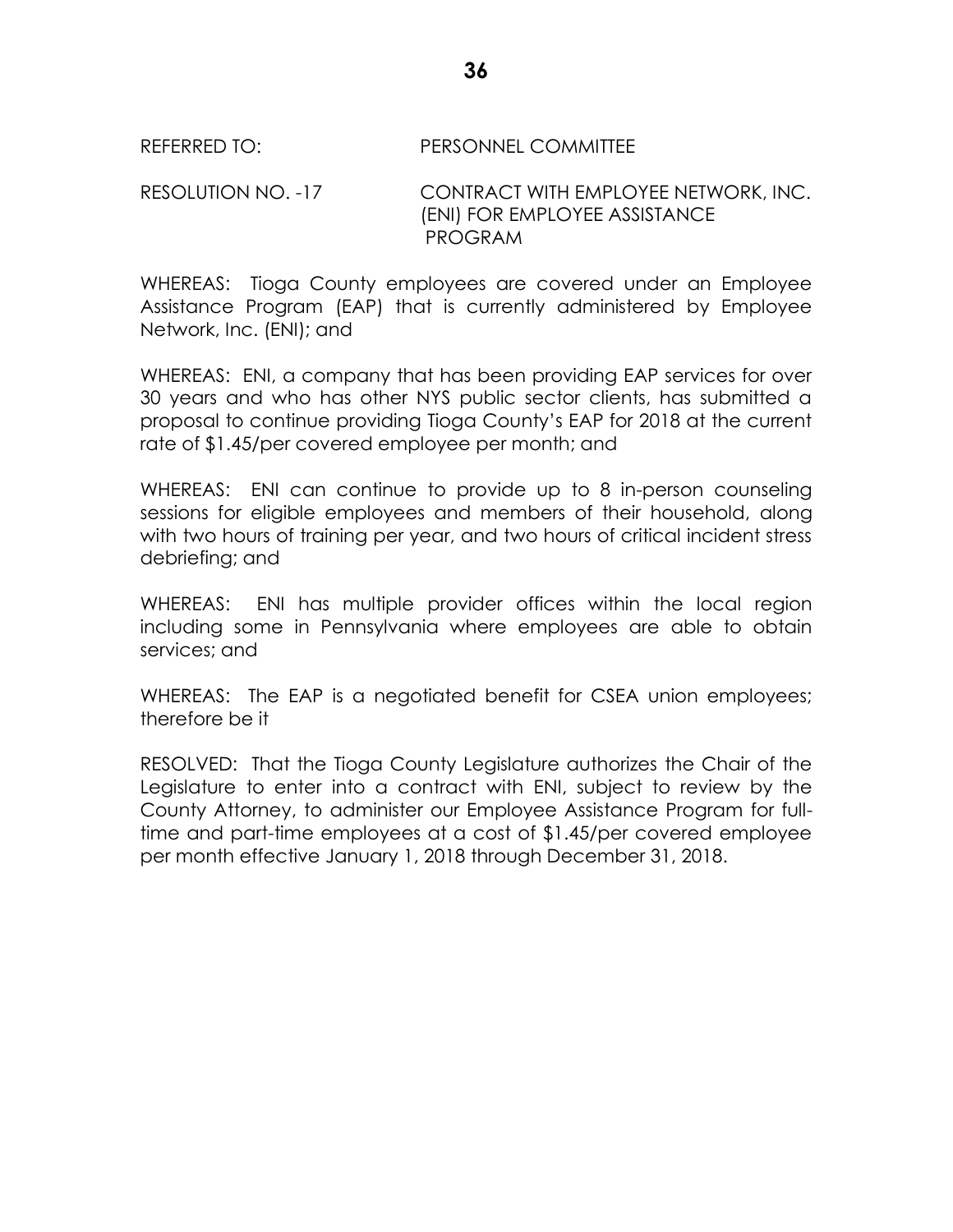## REFERRED TO: PERSONNEL COMMITTEE

RESOLUTION NO. -17 AUTHORIZE PURCHASE OF SPECIFIC EXCESS AND EMPLOYERS' LIABILITY INSURANCE FOR WORKERS' COMPENSATION PROGRAM

WHEREAS: The Tioga County Self-Insurance Plan's excess insurance policy and employers' liability insurance policy expire December 31, 2017; and

WHEREAS: The Tioga County Self-Insurance Plan by-laws allow the committee to purchase excess or catastrophic insurance; and

WHEREAS: The continuance of both excess and employers' liability insurance policies help to limit exposure to the Tioga County Self-Insurance Plan; therefore be it

RESOLVED: That the Tioga County Legislature authorizes the purchase of specific excess insurance and employers' liability insurance, subject to review by the County Attorney, from an A- Rated or better insurance company for the period of January 1, 2018 through December 31, 2018 to be paid for out of the 2018 Tioga County Self-Insurance budget.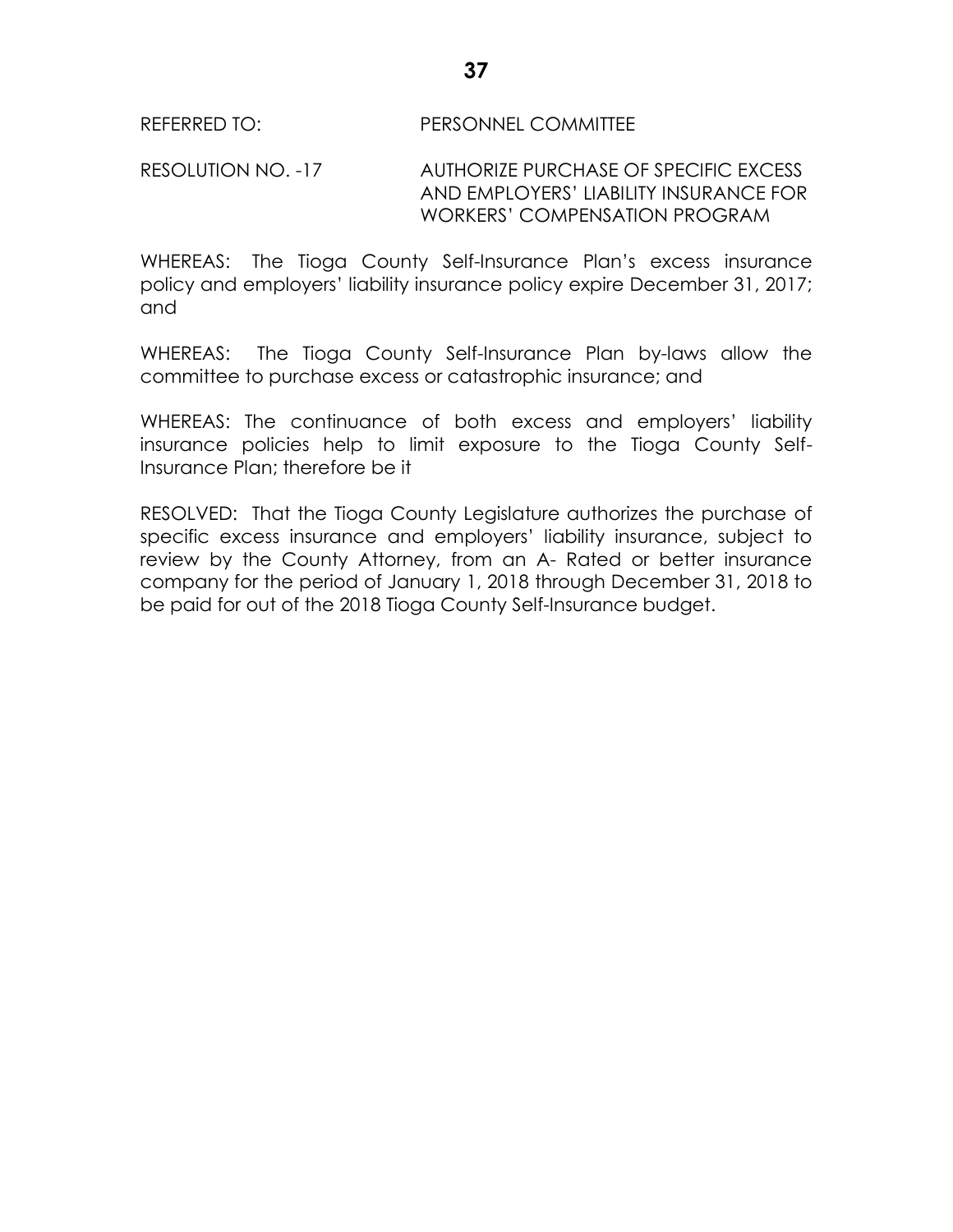RESOLUTION NO. -17 CONTRACT WITH LIFETIME BENEFIT SOLUTIONS, INC. TO ADMINISTER FLEXIBLE SPENDING AND HEALTH REIMBURSEMENT ACCOUNT PROGRAMS

WHEREAS: Tioga County currently uses the services of Lifetime Benefit Solutions, Inc. to administer Tioga County's flexible-spending and health reimbursement account programs; and

WHEREAS: Lifetime Benefit Solutions, Inc. has submitted a new contract to continue administering said programs and conduct all required compliance testing services; and

WHEREAS: The Flexible-Spending program is a negotiated benefit for all Tioga County unionized employees; and

WHEREAS: The Health Reimbursement Account is a negotiated benefit for CSEA union employees; and

WHEREAS: Both the employees and the County can save tax dollars on money channeled through the flexible spending program; therefore be it

RESOLVED: That the Tioga County Legislature authorizes the Chair of the Legislature to enter into a contract with Lifetime Benefit Solutions, Inc., subject to review by the County Attorney, for the services stated above for the period of January 1, 2018 through December 31, 2018; and be it further

RESOLVED: That Tioga County will continue with the flexible spending card for the period of January 1, 2018 through December 31, 2018.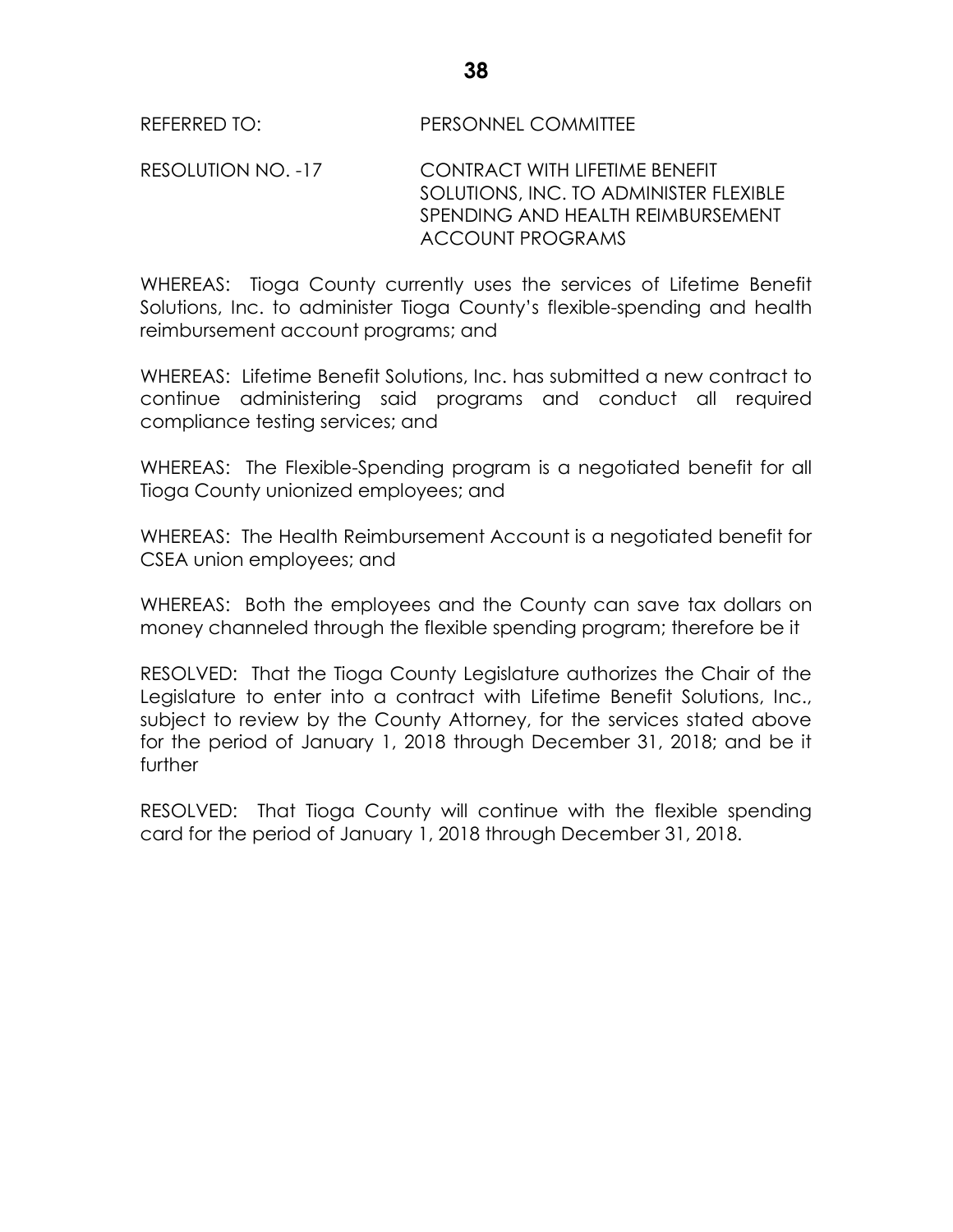REFERRED TO: PERSONNEL COMMITTEE LEGISLATIVE WORKSESSION

RESOLUTION NO. -17 CREATE DEPARTMENT OF EMERGENCY SERVICES

WHEREAS: Tioga County has historically separated the County Fire services from the Emergency Management Services into two separate Departments; and

WHEREAS: These two departments have been staffed by part-time positions, and consequently some of the emergency response programs are not as adequate as they should be; and

WHEREAS: The County's goal is to have emergency response programs that will provide County residents with outstanding service; and

WHEREAS: The New York State Emergency Management Agency has recommended that Tioga County take measures to improve upon Emergency response programs in order to better prepare the community for future disasters; therefore be it

RESOLVED: That Tioga County hereby creates the Department of Emergency Services effective January 1, 2018, to be led by a full-time Director of Emergency Services and supported by a part-time Deputy Director of Emergency Services and various additional part-time positions; and be it further

RESOLVED: That the Director of Emergency Services shall be appointed by and serve at the pleasure of the County Legislature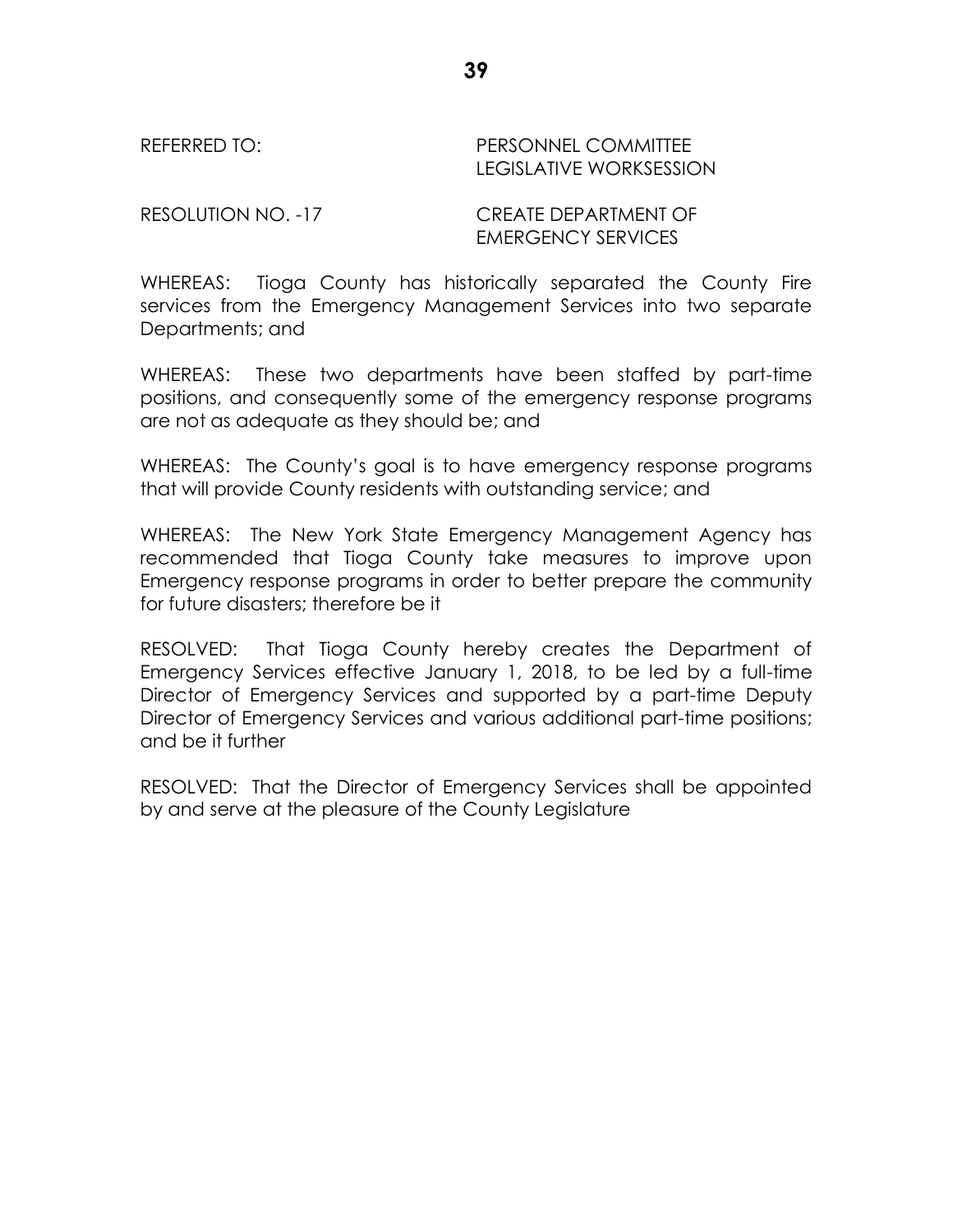# REFERRED TO: FINANCE COMMITTEE PERSONNEL COMMITTEE

RESOLUTION NO. -17 CREATE AND FILL TEMPORARY, PART-TIME CLERK POSITION TREASURER'S OFFICE

WHEREAS: Legislative approval is required for the creation of any new positions within Tioga County; and

WHEREAS: The Tioga County Treasurer has a need to hire a temporary, part-time Clerk to work during October and November to provide clerical support within the Treasurer's Office; and

WHEREAS: The Treasurer has budgeted funds for this position; therefore be it

RESOLVED: That the County Treasurer is hereby authorized to create and fill one (1) temporary, part-time position of Clerk at the rate of \$11.39/hour effective October 11, 2017 through December 1, 2017.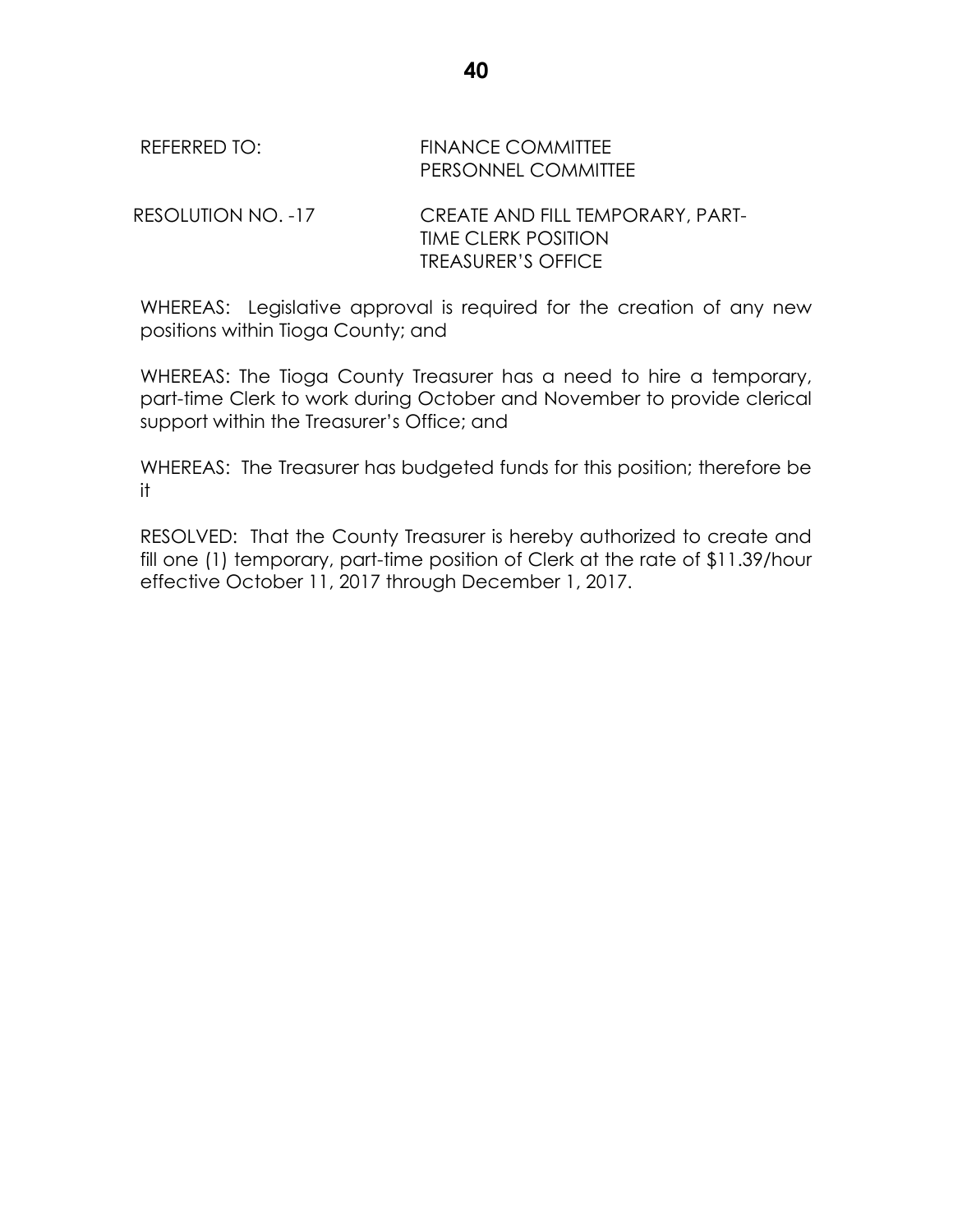| REFERRED TO:       | LEGISLATIVE WORKSESSION<br>PERSONNEL COMMITTEE |
|--------------------|------------------------------------------------|
| RESOLUTION NO. -17 | STANDARD WORK DAY AND                          |

WHEREAS: The New York State Retirement System created new reporting regulations in 2009 that require establishment of terms and work hours for elected and appointed officials and a resolution stating such at the onset of each term; therefore be it

REPORTING RESOLUTION

RESOLVED: That the County of Tioga hereby establishes the following as standard work days for elected and appointed officials, and will report the following days worked to the New York State and Local Employees' Retirement System based on the record of activities maintained and submitted by the following officials to the Clerk of this body;

| <b>Title</b>                | <b>Name</b>   | <b>Standard</b><br><b>Work Day</b><br>(Hrs/day) | <b>Term</b><br><b>Begins/Ends</b> | <b>Participates</b><br>in<br>Employer's<br>Time<br>Keeping<br>System<br>(Y/N) | Days/Month<br>(based on<br>Record of<br><b>Activities</b> ) |
|-----------------------------|---------------|-------------------------------------------------|-----------------------------------|-------------------------------------------------------------------------------|-------------------------------------------------------------|
| <b>Appointed Officials</b>  |               |                                                 |                                   |                                                                               |                                                             |
| <b>Information Security</b> |               |                                                 | $03/21/16 -$                      |                                                                               |                                                             |
| <b>Officer</b>              | Susan Haskett |                                                 | 12/31/17                          | $\checkmark$                                                                  | 2.52                                                        |

I, Maureen L. Dougherty, Secretary/Clerk of the governing board of the County of Tioga, of the State of New York, do hereby certify that I have compared the foregoing with the original resolution passed by such board at a legally convened meeting held on the tenth day of October, 2017 on file as part of the minutes of such meeting, and that same is a true copy thereof and the whole of such original.

IN WITNESS WHEREOF, I have hereunto set my hand and the seal of the Tioga County Legislature on this tenth day of October, 2017.

Tioga County Legislative Clerk

\_\_\_\_\_\_\_\_\_\_\_\_\_\_\_\_\_\_\_\_\_\_\_\_\_\_\_\_\_\_\_\_\_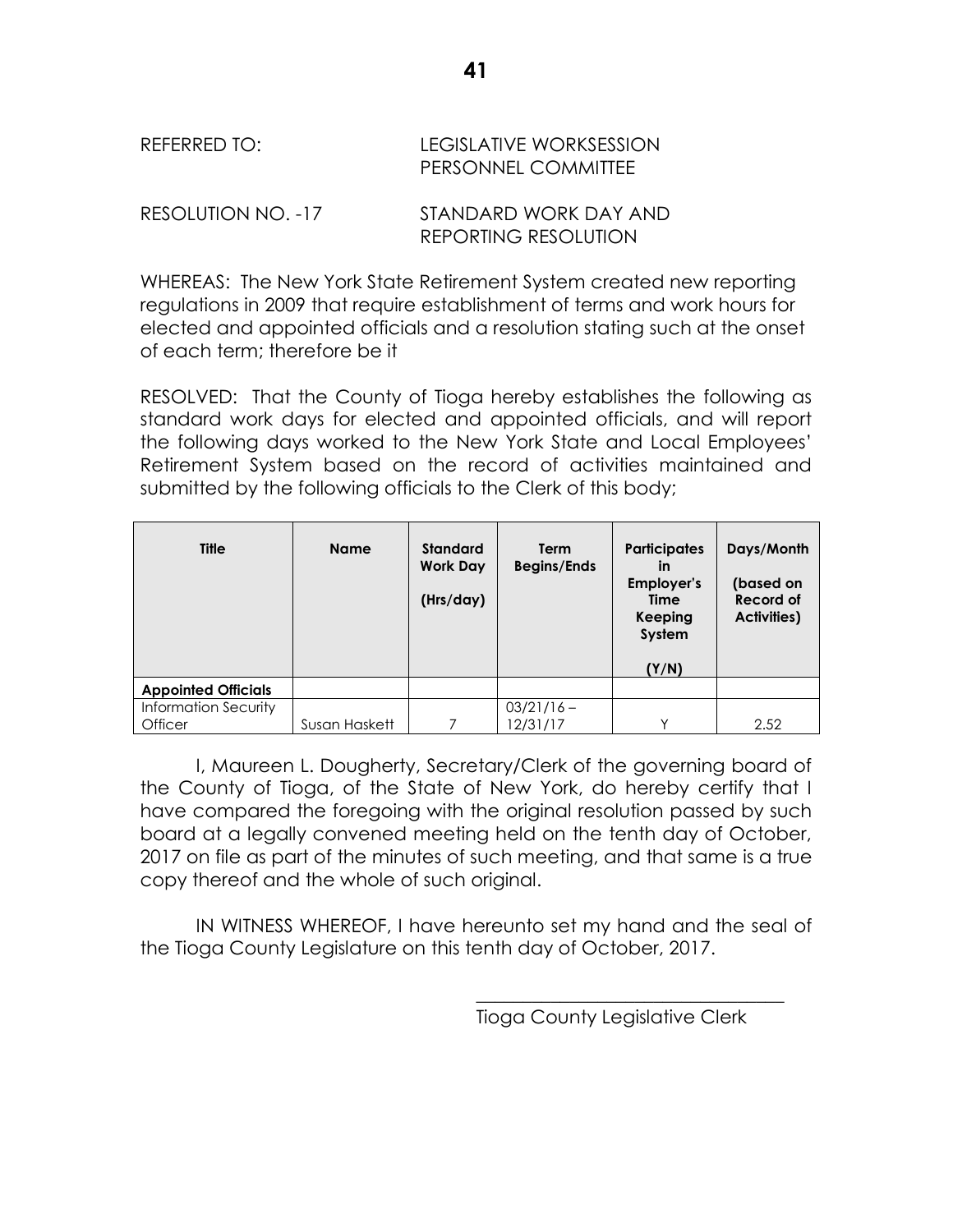Affidavit of Posting: I, Maureen L. Dougherty, being duly sworn, depose and say that the posting of the resolution began on October 10, 2017and continued for at least 30 days. That the resolution was available to the public on the

□ Employer's website at [www.tiogacountyny.com](http://www.tiogacountyny.com/)

□ Official sign board at Tioga County Legislative Office.

□ Main Entrance Clerk's Office at \_\_\_\_\_\_\_\_\_\_\_\_\_\_\_\_\_\_\_\_\_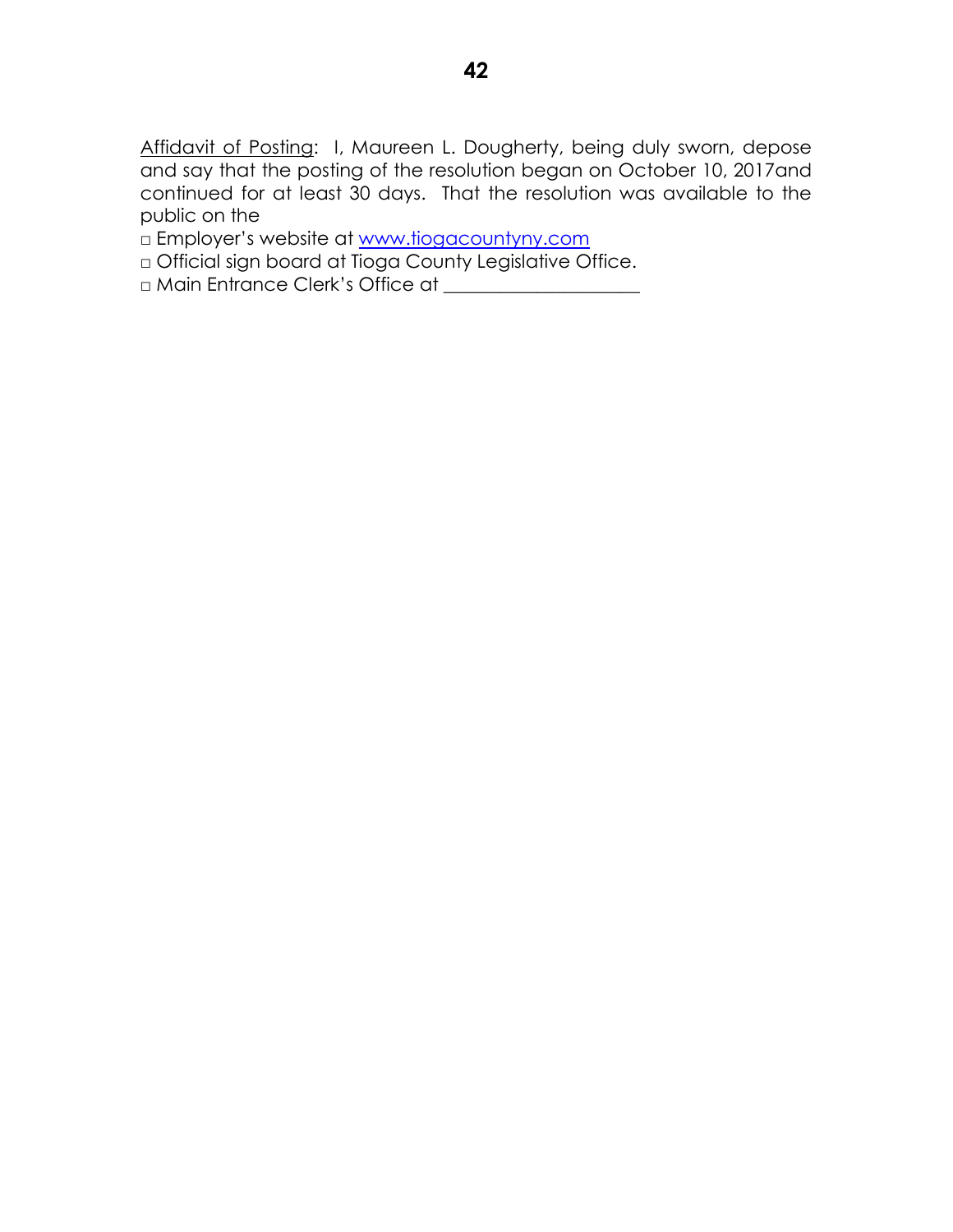## REFERRED TO: ED&P COMMITTEE

## RESOLUTION NO. -17 RESOLUTION TO SUPPORT CORNELL COOPERATIVE EXTENSION ASSOCIATIONS IN THE STATE OF NEW YORK

WHEREAS: The mission of Cornell Cooperative Extension is "CCE puts knowledge to work in pursuit of economic vitality, ecological sustainability and social well-being. We bring local experience and research based solutions together, helping New York State families and communities thrive in our rapidly changing world"; and

WHEREAS: NYS County Law 224 adopted in 1914 established the ability for NYS and County's to contribute funds to support the creation of Cornell Cooperative Extension Associations in each county and there are now 56 associations across NYS; and

WHEREAS: The key objectives of the associations as stated in their constitutions, are

- o To provide for an association of residents in cooperation with Cornell University and USDA.
- o To extend educational resources of Cornell (including Ag and Life Sciences, Human Ecology, Vet Med), land grant system, and other educational institutions to foster economic, social, and environmental improvement of individuals families, and communities.
- o To further the objectives of CCE associations and the CCE system in the fields of agriculture, community and economic vitality, environment and energy, nutrition and healthy families, and youth development; and

WHEREAS: Cornell Cooperative Extension Associations provide research and experienced based information and programs that are aligned with the primary mission areas of the National Institute of Food and Agriculture and the programs are tailored to meet the needs of local communities in order:

- o To strengthen and support gardening, agriculture, and our local FOOD system.
- o To improve individual and community nutrition, HEALTH and overall well-being in a healthy environment.